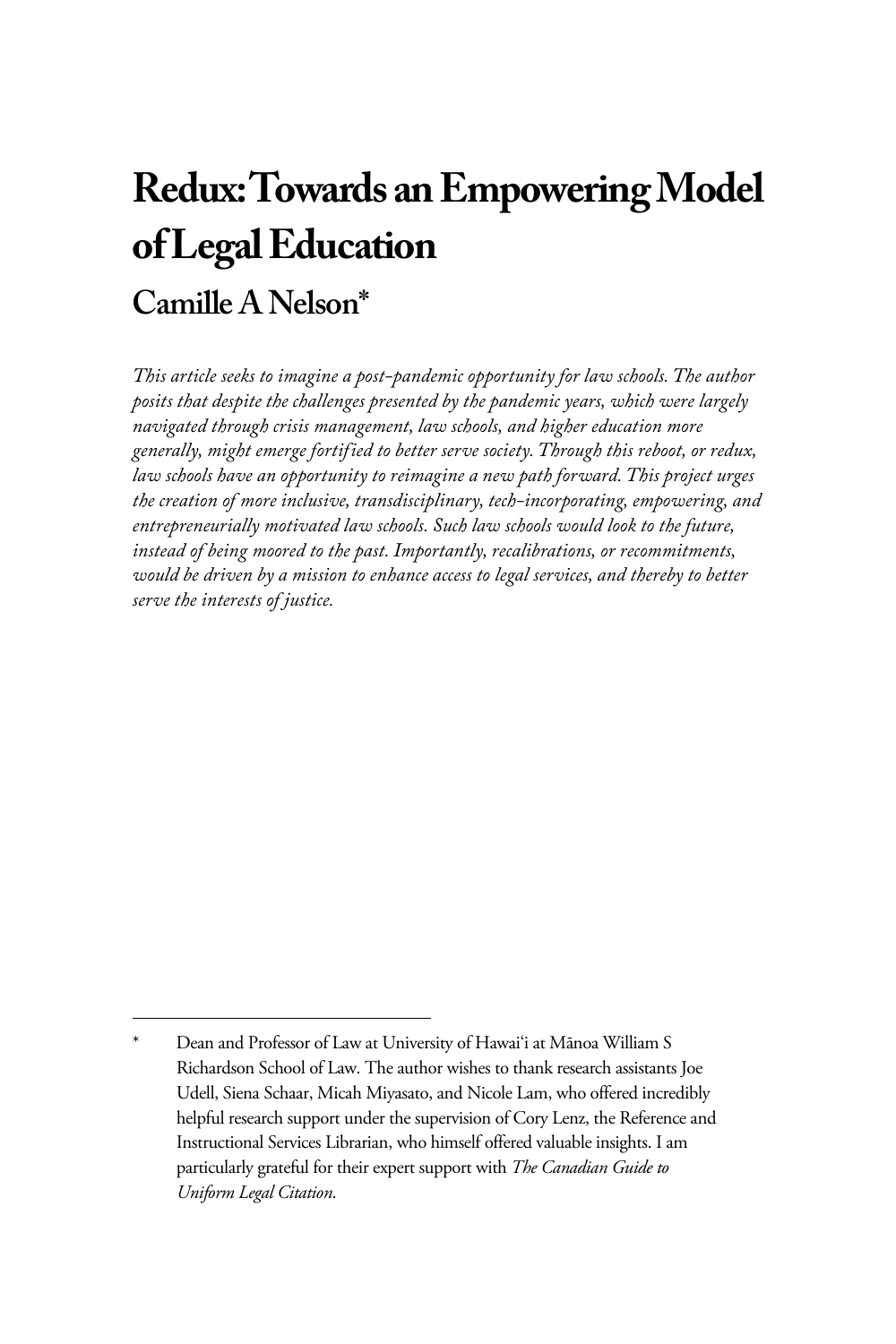- I. INTRODUCTION
- II. THE PAST AND PRESENT
- III. THE VOICE OF THE LAW SCHOOL, NOT THE SHOW
- IV. INNOVATING OR, AT LEAST, ITERATING
- V. LESSONS FROM REMOTE WORK AND ONLINE EDUCATION

\_\_\_\_\_\_\_\_\_\_\_\_\_\_\_\_\_\_\_\_\_\_\_\_\_\_\_\_\_\_\_\_\_\_\_\_\_\_\_\_\_\_\_\_\_\_\_\_\_\_\_

\_\_\_\_\_\_\_\_\_\_\_\_\_\_\_\_\_\_\_\_\_\_\_\_\_\_\_\_\_\_\_\_\_\_\_\_\_\_\_\_\_\_\_\_\_\_\_\_\_\_\_

VI. CONCLUSION

## **I. Introduction**

Faving entered the space of higher education leadership in 2010, I was struck by the tales told by senior deans about the good old days of **L** struck by the tales told by senior deans about the good old days of 'deaning'. While deaning is definitionally fraught for reasons that will be mentioned later, including multiple overlapping constituencies, often at odds with each other, the last ten years in higher education administration have interwoven numerous moments of societal upheaval upon the challenge of deaning.1 The totality of these moments, crises, and constraints has provided lessons in leadership during times of change and tumult, lessons which I believe inure to the benefit of legal education specifically, with an ultimate through line benefit to society more broadly.

The societal backdrop of the last decade has fueled greater law school innovation, the entry of more diverse talent into student bodies, staff, and faculties, and has certainly infused the decanal ranks with more diverse talent, as well.<sup>2</sup> During this time there has been a growing realization that business as

2 See "Gateway to Legal Education Aims to Help Diversify Legal Field" (10 April 2018), online: *Mitchell Hamline School of Law* <mitchellhamline.edu/news/2018/04/10/gateway-to-legal-education-aims-tohelp-diversify-legal-field/>; "ABA to Honor UH Law Center's Pre-Law Pipeline

<sup>1</sup> See Gerald T McLaughlin, "The Role of the Law School Dean as Institutional Veteran" (2000) 31:4 University of Toledo Law Review 675; R Lawrence Dessem, "Top Ten Reasons to be a Law School Dean" (2001) 33:1 University of Toledo Law Review 19; and Margaret Raymond, "Work and Life and Death: A Law School Dean's Perspective" (2017) 48:2 University of Toledo Law Review 303.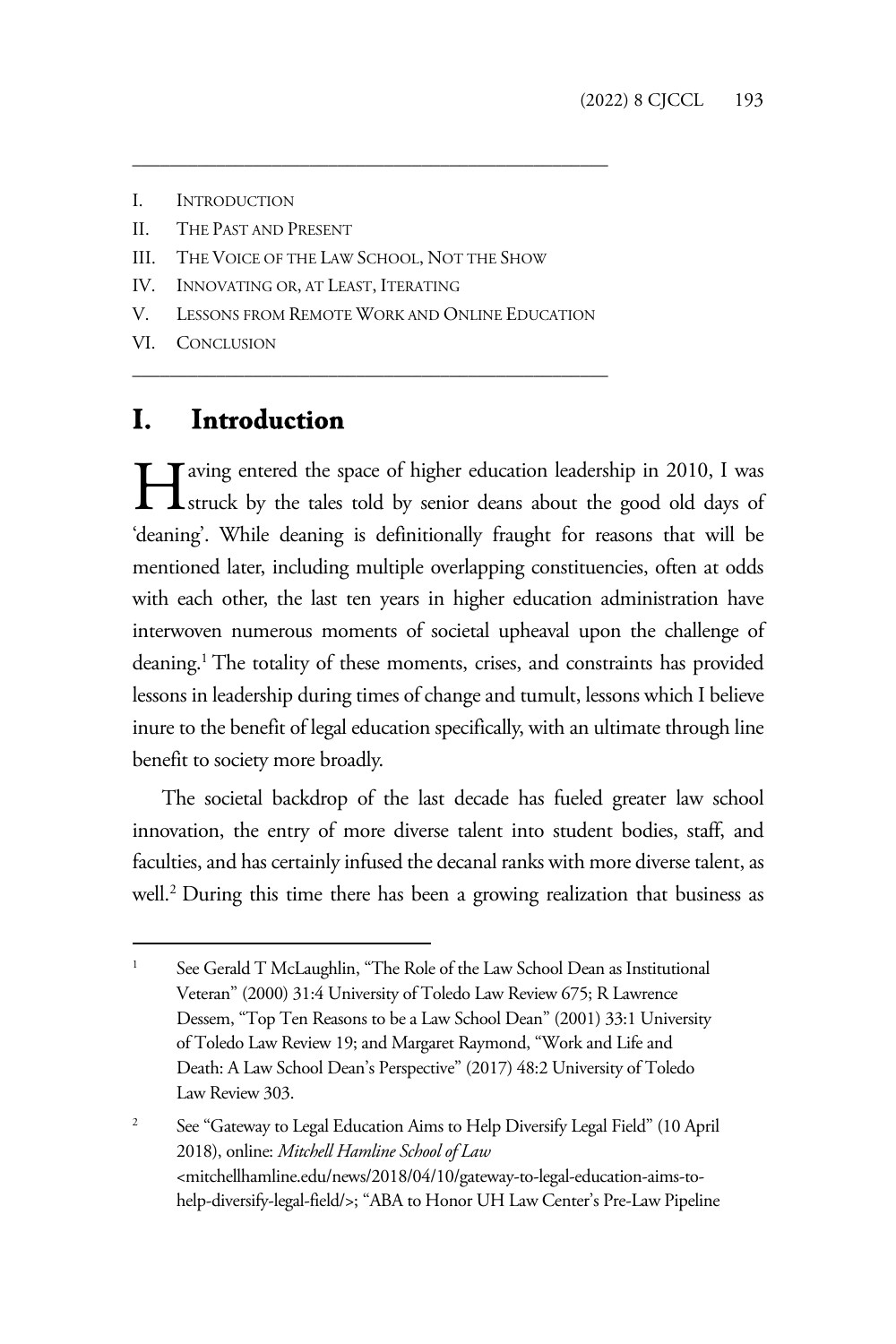usual is not a sustainable path forward, certainly not for law schools, and likely not for the universities of which many law schools are a part.<sup>3</sup> Disruption has been frequent and has forced some changes that were likely long overdue.<sup>4</sup>

for Accomplishments in Diversity" (17 January 2019), online: *University of Houston Law Center* <www.law.uh.edu/news/spring2019/0117Pipeline.asp>; and Karen Sloan, "'It's the Moment for This': an Unprecedented Number of Black Women are Leading Law Schools" (13 May 2021) *Law.com*. See also Bernise Carolino, "University of Ottawa Launches Legal Technology Lab" (14 October 2020) *Law Times* ("[t]he lab aims to come up with technology-based solutions which will address the challenges of lawyers in their work, of citizens in seeking access to justice, of firms in meeting the demands for cost-effective services and of the legal sector in Canada"); Sarah Kent, "Digital Law and Innovation Society Hopes to Shape Future of Law and Technology" (27 June 2020), online: *University of Alberta Faculty of Law*  <www.ualberta.ca/law/about/news/2020/6/digital-law.html> ("students will have the chance to work with experts in legal tech, pursue digital law projects, and be on the front lines of creating change, all while taking UAlberta Law courses with a digital law focus"); "Professor Ngai Pindell Named New Dean of Allard Law" (21 July 2021), online: *Peter A Allard School of Law*  <allard.ubc.ca/about-us/news-and-announcements/2021/professor-ngaipindell-named-new-dean-allard-law>; and Michael Bennaroach, "Donna E. Young Appointed Founding Dean of Faculty of Law" (16 December 2019), online: *Ryerson University* <www.ryerson.ca/news-events/news/2019/12/donnae-young-appointed-founding-dean-of-faculty-of-law/>.

3 See Richard Susskind, "Tomorrow's Lawyers" (2013) 39:4 Law Practice 34; and Richard Susskind, *The End of Lawyers? Rethinking the Nature of Legal Services* (Oxford, NY: Oxford University Press, 2008). See also Brian Z Tamanaha, *Failing Law Schools* (Chicago: the University of Chicago Press, 2012). But see Philip G Schrag, "Failing Law Schools - Brian Tamanaha's Misguided Missile" (2013) 26:3 Georgetown Journal of Legal Ethics 387 (critiquing Brian Tamanaha's book *Failing Law Schools*, analogizing it to a "nuclear weapon" and "an attack on the very structure of modern legal education" at 387); and Michael Simkovic & Frank McIntyre, "Populist Outrage, Reckless Empirics: a Review of Failing Law Schools" (2013) 108:1 Northwestern University Law Review Online 176, online (pdf): *Northwestern University Pritzker School of Law*

<scholarlycommons.law.northwestern.edu/cgi/viewcontent.cgi?article=1025>.

4 See Ray Worthy Campbell, "Law School Disruption" (2013) 26:3 Georgetown Journal of Legal Ethics 341 at 341–42 (explaining how Brian Tamanaha's book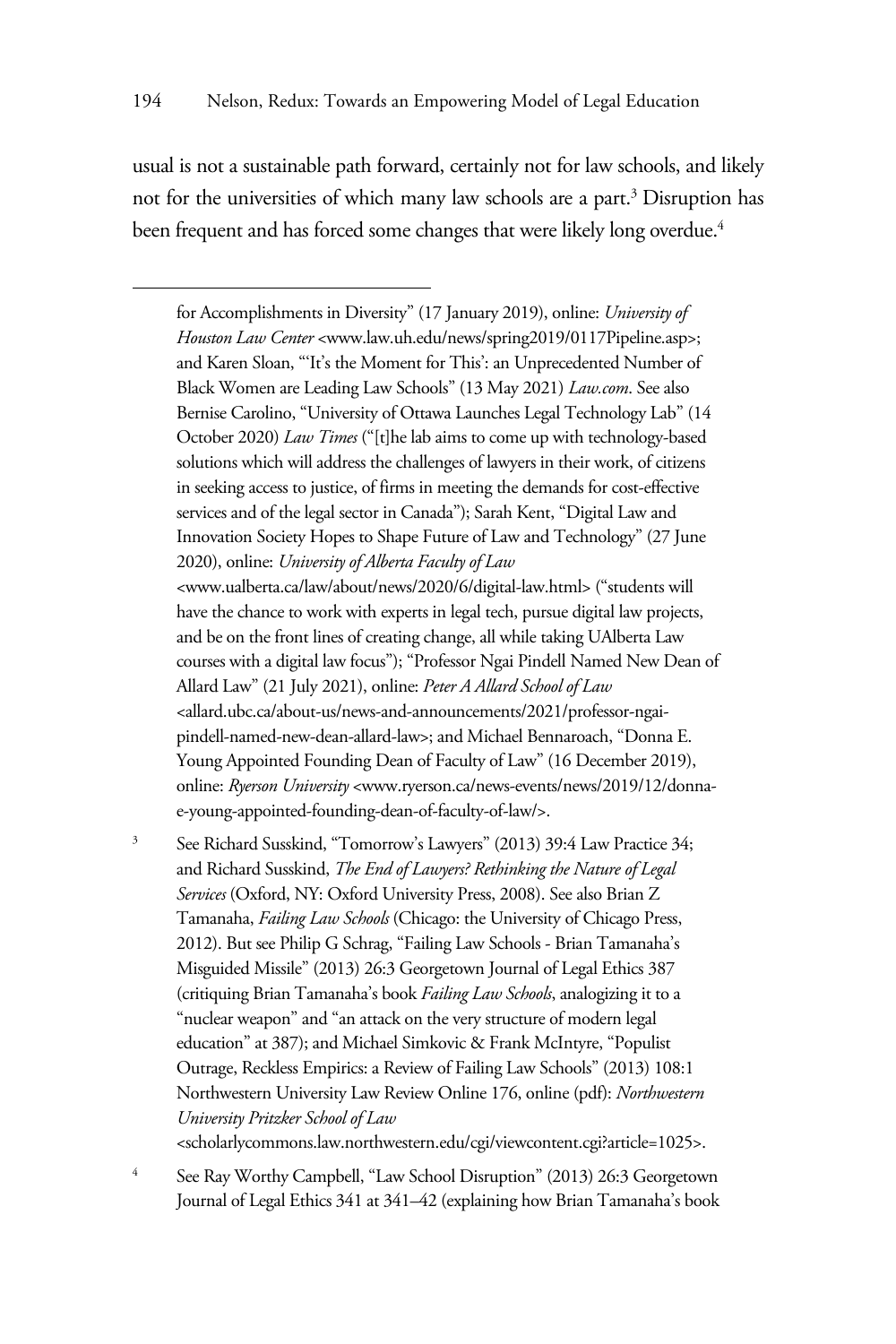It is my sense that we would do well to learn lessons from this tumult and innovate towards an empowering law school model that embraces the future more than the past. To do otherwise is to jeopardize professional opportunities for our graduates, to further the perception of removal from societal imperatives pressing for change, and to plant the seeds of our own obsolescence.<sup>5</sup> In sum, to

*Failing Law Schools* misses the ways some of the most disruptive changes, such as effective online learning, that has enormous implications for institutional finances and missions, also creates opportunities for law schools to be better than ever, at lower costs); Lorne Sossin, "Law School as Social Innovation" (2017) 48:2 Victoria University of Wellington Law Review 225 at 230–34 (describing various social innovation initiatives that reflect attempts by law schools in Canada to embrace potential disruption, of new technologies, new models of dispute resolution, or new narratives of law, aimed at "allowing more people to access legal knowledge, advice and services, in more accessible and helpful ways" at 235); and Christian Sundquist, "The Future of Law Schools: Covid-19, Technology, and Social Justice" (2020-2021) 53:1 Connecticut Law Review Online 1, online (pdf): *University of Connecticut*

5 See David M Becker, "Some Concerns about the Future of Legal Education" (2001) 51:4 Journal of Legal Education 469; Melissa Harrison, "Searching for Context: a Critique of Legal Education by Comparison to Theological Education" (2002) 11:2 Texas Journal of Women and the Law 245; Robert R Kuehn & Peter A Joy, "An Ethics Critique of Interference in Law School Clinics" (2003) 71:5 Fordham Law Review 1971; Julie Macfarlane, "Bringing the Clinic into the 21st Century" (2009) 27:1 Windsor Yearbook of Access to Justice 35; W Bradley Wendel, "Should Law Schools Teach Professional Duties, Professional Virtues, or Something Else: a Critique of the Carnegie Report on Educating Lawyers" (2011) 9:2 University of St Thomas Law Journal 497; Paul Horwitz, "What Ails the Law Schools" (2013) 111:6 Michigan Law Review 955; Lee Stuesser, "The Future for Canadian Law

<sup>&</sup>lt;connecticutlawreview.law.uconn.edu/wp-

content/uploads/sites/2747/2021/03/The-Future-of-Law-Schools-Covid-19- Technology-and-Social-Justice.pdf> ("[l]aw firms have greatly expanded the ability of lawyers to work remotely over the last few years, reducing the costs of maintaining physical office space while promoting flexibility for its attorneys and staff", a trend that "will undoubtedly be accelerated as law schools similarly transition to online teaching methodologies in the wake of the COVID-19 pandemic" at 17). See also Jordan Furlong, "The Way We've Always Done It Is Wrong" (19 January 2022) *Law21* (to locate relevant posts, use the key term *disruption* or the equivalent in the search box).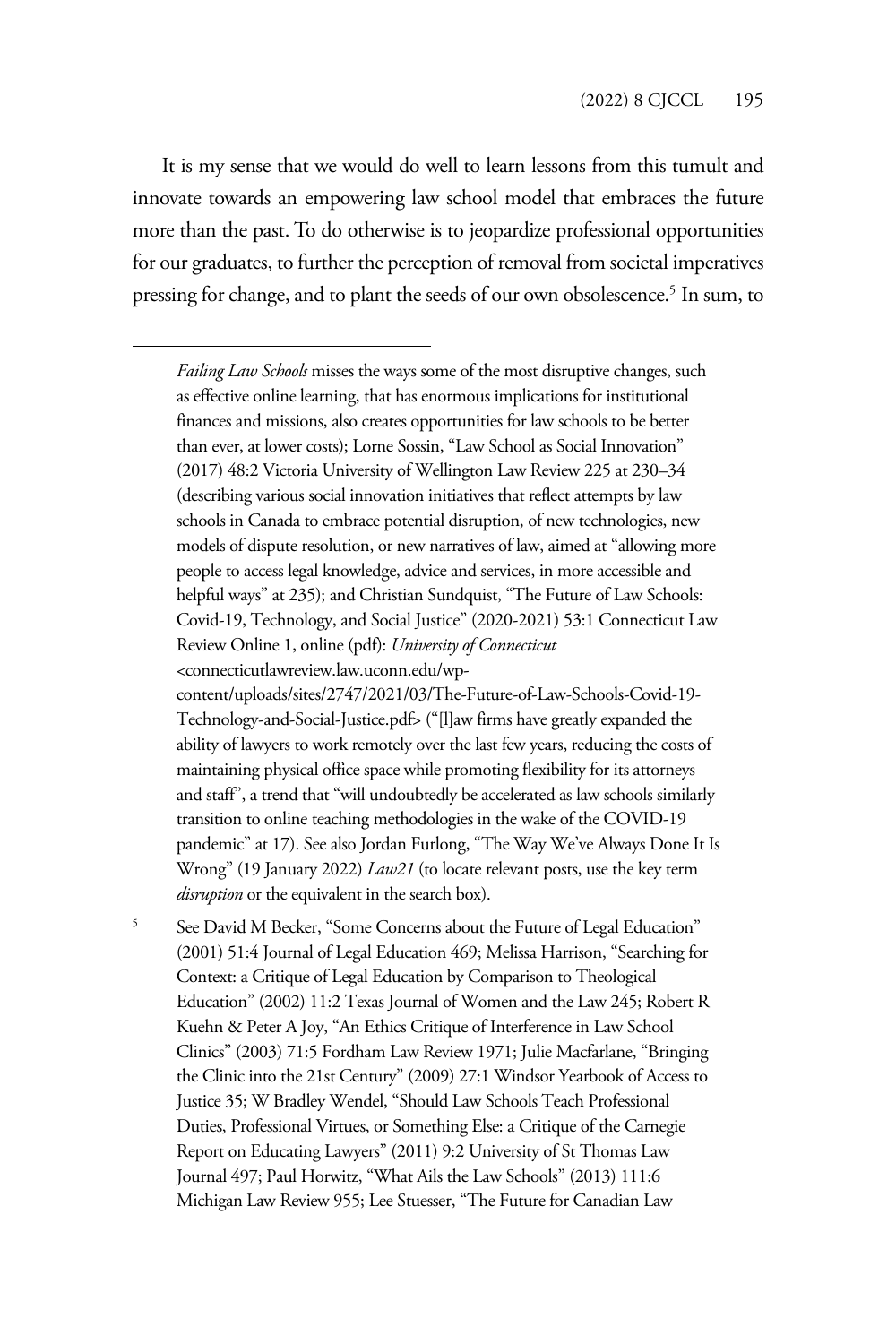remain relevant, and hopefully reemerge more salient, law schools should continue to center their societal role in furthering democratic ideals towards access to justice and social uplift, and broaden their aperture and understanding of how that might be achieved in ways that are efficient and expert, inclusive, innovative, technologically accessible, and enriched, as well as transdisciplinary.

I think a reconceptualization of 'where justice lives' allows for an appreciation that within every course or class there are engaging and inspired legal possibilities for substantive justice, legal process, and thereby for access to and the delivery of inclusive justice. <sup>6</sup> Furthermore, the role and place of technology and innovation in legal pedagogy, practice, and our profession is an important part of each of these conversations, as is an acknowledgment that lawyers must also humbly appreciate that our profession is not self-contained.<sup>7</sup> The more we can

7 See Alan M Dershowitz, "The Interdisciplinary Study of Law: a Dedicatory Note on the Founding of the NILR" (2008) 1:1 Northwestern Interdisciplinary Law Review 3 at 5:

> The law has varied over time in its emphasis on particular disciplines. There was a time when psychology was at the forefront, then sociology and now economics. To every discipline there is apparently a season, but there is no season for law shorn of other disciplines. Law without interdisciplinary input is like a beautiful wine decanter without the wine. Today's law student must be familiar with developments not only in the social sciences, but in the hard sciences as well.

See also Ben W Heineman Jr, "Lawyers as Leaders" (2007) 116:1 Yale Law Journal Forum, online: *Yale Law Journal* <www.yalelawjournal.org/forum/lawyers-as-leaders>:

We also need lawyers who can understand the methods of thinking and analysis taught in business and public policy schools. Law, business, and public policy schools offer complementary perspectives from which to view public- and private-sector problems … Ultimately, we need lawyers who have a great leader's ability to define problems comprehensively and

Schools" (2013) 37:1 Manitoba Law Journal 155; and Melissa Gismondi, "Why Universities Are Failing to Prepare Students for the Job Market" (13 October 2021) *CBC News*.

<sup>6</sup> See "School of Law, Racial Bias, Disparities and Oppression in the 1L Curriculum: a Critical Approach to the Canonical First Year Law School Subjects" (28-29 February 2020), online (pdf): *Boston University School of Law* <www.bu.edu/law/files/2019/12/BU-Symposium-Schedule-February-26th- .pdf>.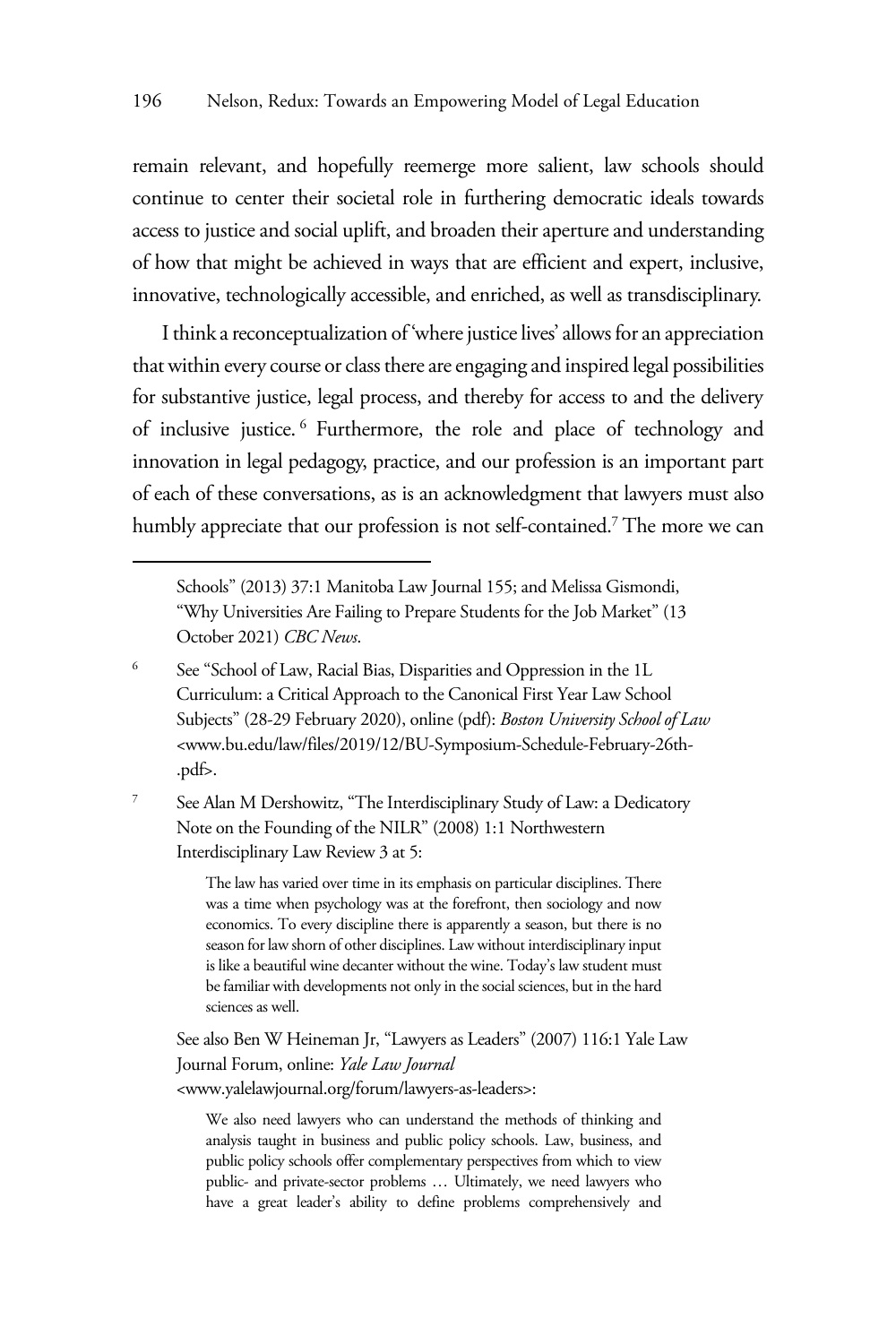understand our clients and their situations, businesses (both for-profit and notfor-profit), contexts, and circumstances, the better we can represent, evaluate, counsel, advise, negotiate, and advocate for them.<sup>8</sup> Hence, a hearty infusion of an awareness of politics, economics, psychology, business, and historical insights, in addition to cultural competence and EQ support, can only help our students better serve and support their future clients.<sup>9</sup>

And in so doing, it is my firm belief that those whose thoughts and voices have not previously carried, those with quiet voices and those for whom disability prevents or limits vocalized speech, can make a significant difference in society if we empower and support them through recognition of their gifts, skills, and leadership potential.<sup>10</sup> Given the leadership roles that lawyers are privy

- 8 See "Model Rules of Professional Conduct: Preamble & Scope" (2021), online: *American Bar Association* <www.americanbar.org/groups/professional\_responsibility/publications/model\_ rules\_of\_professional\_conduct/model\_rules\_of\_professional\_conduct\_preambl e\_scope/>.
- 9 I always found the introduction to contracting law, a foundational contracts law casebook, refreshing in its acknowledgement of law as informed by numerous disciplines: "Contracting Law: Fifth Edition" (2022), online: *Carolina Academic Press* <cap-press.com/books/isbn/9781594609893/Contracting-Law-Fifth-Edition#>:

The fifth edition of *Contracting Law* continues the clear explanations of contract doctrine, engaging cases, and thought-provoking cultural and historical materials that have made this casebook a favorite of students and professors … The fifth edition augments the cultural material with notes and questions showing the social contexts for specific contract doctrines.

<sup>10</sup> See Stuart Pixley, "Lawyering with Challenges: Disability and Empowerment" (2015) 23:1 *The Professional Lawyer* 1, online (pdf): *American Bar Association* <www.americanbar.org/content/dam/aba/administrative/professional\_responsi bility/the\_professional\_lawyer\_lawyering\_with\_challenges\_disability\_and\_emp owerment.pdf> ("[t]he diversity movement advocates that organizations must do for people with disabilities what it does for all of its employees: create a safe,

comprehensibly; to integrate different perspectives into solutions; and to forge agreement on a solution and then implement it in a way that makes a difference.

But see Randy Kiser, "Why Lawyers Can't Jump: the Innovation Crisis in Law (205)" (4 October 2020) *Legal Evolution*.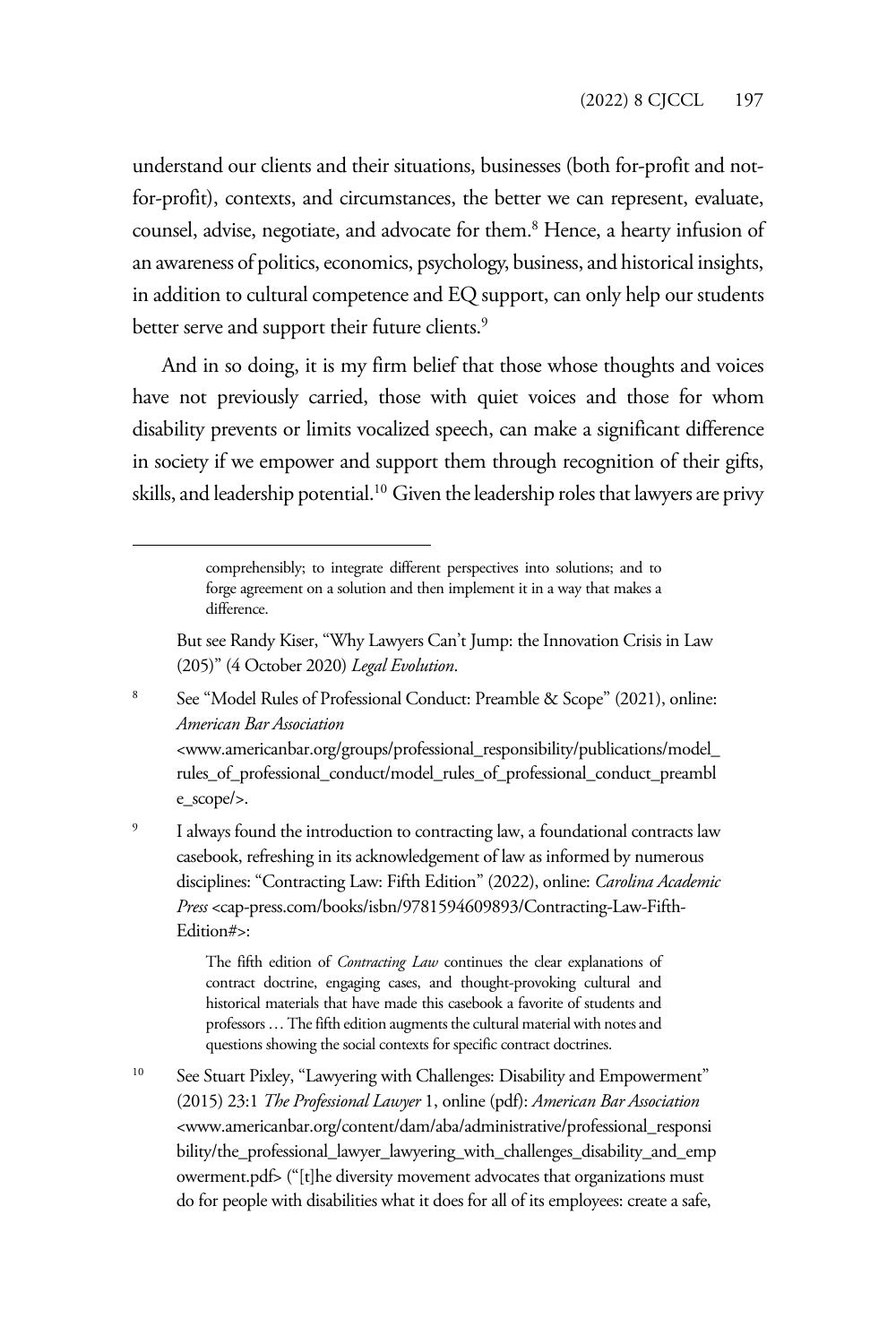to take on throughout society, law schools must commit to empowering a diverse cadre of our students through the building of their capacity for leadership in, and through, the law.11 We have an opportunity to recalibrate the societal positioning of law schools. We can be centers of innovative and capacious thinking and learning in a rapidly changing society, and increasingly connected world, where the decisions made today have massive consequences for the quality of life of those who come behind us, and where the technologies of justice, as well as the justice of technologies, will be an important part of the conversations that we hope enhance professional opportunities for our students and graduates.

#### **II. The Past and Present**

Legal education has experienced a remarkable amount of innovation over the last few decades.<sup>12</sup> It is important to acknowledge this fact. For example,

11 See Deborah L Rhode, *Lawyers as Leaders* (Oxford, NY: Oxford University Press, 2013); and Anthony C Thompson, *Dangerous Leaders: How and Why Lawyers Must be Taught to Lead* (Stanford: Stanford University Press, 2018). To address this need we recently launched the Island Leadership Lab at the University of Hawai'i at Mānoa William S Richardson School of Law: see "New Island Leadership Lab Launched at Law School to Empower Hawai'i's Next Generation of Leaders" (13 September 2021), online (blog): *University of Hawai'i at Mānoa: William S Richardson School of Law* <www.law.hawaii.edu/article/new-island-leadership-lab-launched-law-schoolempower-hawai%E2%80%98i%E2%80%99s-next-generation-leaders>; and Jayna Omaye, "New University of Hawaii Law School Initiative Touts Diversity, Inclusion" (13 September 2021) *Yahoo Finance*.

<sup>12</sup> See Robert M Lloyd, "Investigating a New Way to Teach Law: a Computer-Based Commercial Law Course" (2000) 50:4 Journal of Legal Education 587; Lisa A Kloppenberg, "'Lawyer as Problem Solver:' Curricular Innovation at Dayton" (2007) 38:2 University of Toledo Law Review 547; and Sari Graben,

empowering place where people can bring their 'A game'. And a message that we have a valuable 'A game' to bring is the most important message of all" at 5); and Bjarne P Tellmann, "Mentoring and Diversity" (14 December 2017), online (blog): *National Disability Mentoring Corporation* <ndmc.pyd.org/guestblog-mentoring-and-diversity/>.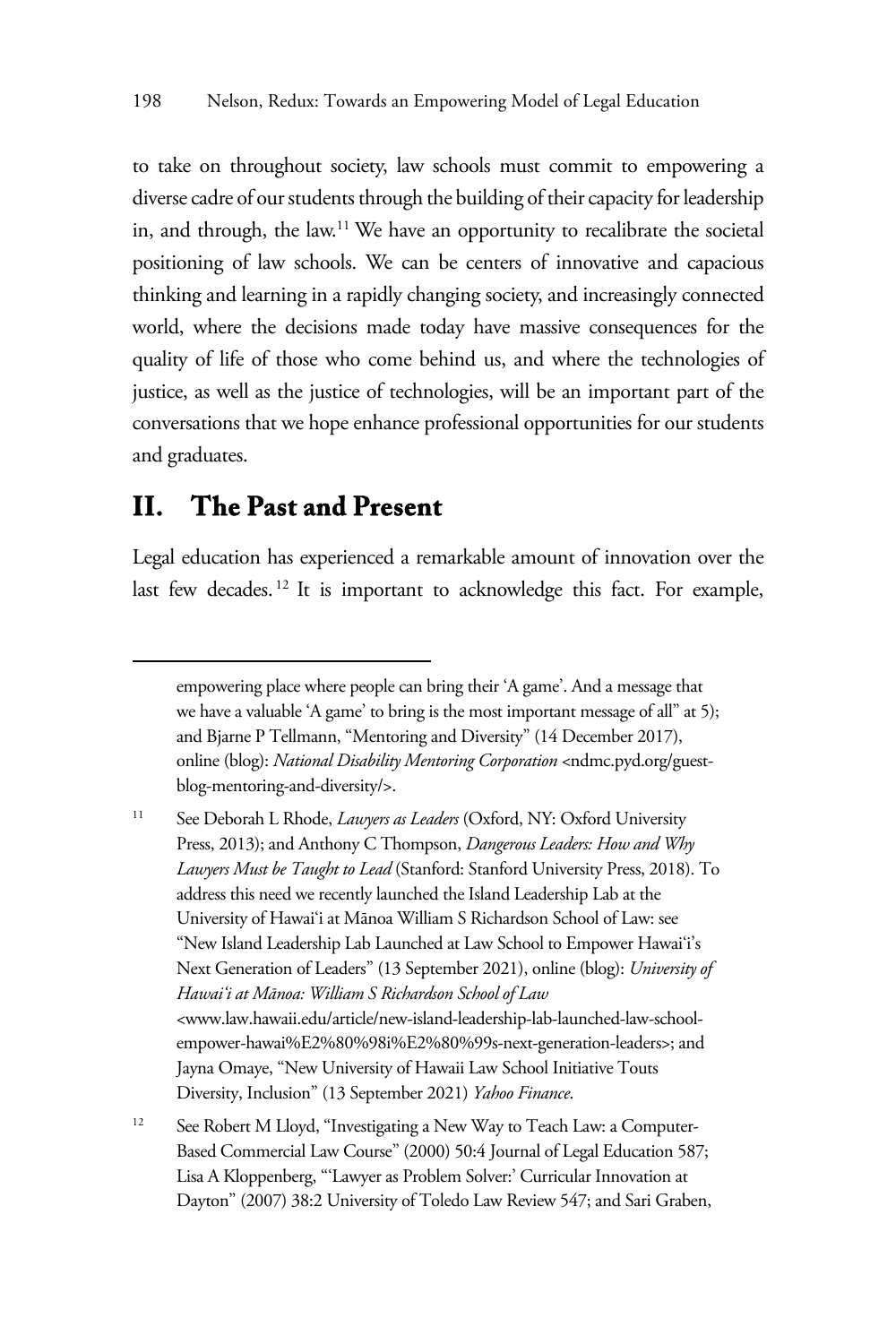experiential legal education has been embraced to a much greater extent, efforts towards diversity and inclusion are increasingly spoken of, if not acted upon, more schools have attempted to forge national and international relationships and partnerships, and legal tech capacity building is proliferating.13 These steps forward are noteworthy, especially as both legal education and the profession are not traditionally regarded as beacons of disruptive innovation.<sup>14</sup>

As a profession, in practice and in the academy, we are traditionalist and conservative by design. Our legal foundation in *stare decisis*, "to stand by things decided",15 mandates our adherence to the past through a system of precedent necessitating the incorporation of historical notions as we chart a future course. To step back and interrogate this premise is to reveal the challenges and ironies, if not the very shaky footing on which we attempt to stand and propel ourselves forward.

At many turns, it is revealed that much of the law was not intended to be accessible or inclusive, nor was it even contemplated that diversity would be a

<sup>&</sup>quot;Law and Technology in Legal Education: a Systemic Approach at Ryerson" (2021) 58:1 Osgoode Hall Law Journal 139.

<sup>&</sup>lt;sup>13</sup> See Constance Blackhouse, "The Changing Landscape of Canadian Legal Education" (2001) 20:1 Windsor Yearbook of Access to Justice 25; Joseph A Rosenberg, "Confronting Cliches in Online Instruction: Using a Hybrid Model to Teach Lawyering Skills" (2008) 12:1 SMU Science and Technology Law Review 19; Michele Pistone, "Law Schools and Technology: Where We Are and Where We Are Heading" (2015) 64:4 Journal of Legal Education 586; Sossin, *supra* note 4; and Rosa Kim, "Globalizing the Law Curriculum for Twenty-First-Century Lawyering" (2018) 67:4 Journal of Legal Education 905.

<sup>&</sup>lt;sup>14</sup> See Faisal Bhabha, "Towards a Pedagogy of Diversity in Legal Education" (2014) 52:1 Osgoode Hall Law Journal 59; William D Henderson, "Innovation Diffusion in the Legal Industry" (2018) 122:2 Dickinson Law Review 395; and Hilary G Escajeda, "Legal Education: a New Growth Vision: Part I - the Issue: Sustainable Growth or Dead Cat Bounce: a Strategic Inflection Point Analysis" (2018) 97:3 Nebraska Law Review 628.

<sup>15</sup> See Timothy Oyen, "Stare Decisis" (March 2017), online: *Cornell Law School Legal Information Institute* <www.law.cornell.edu/wex/stare\_decisis>.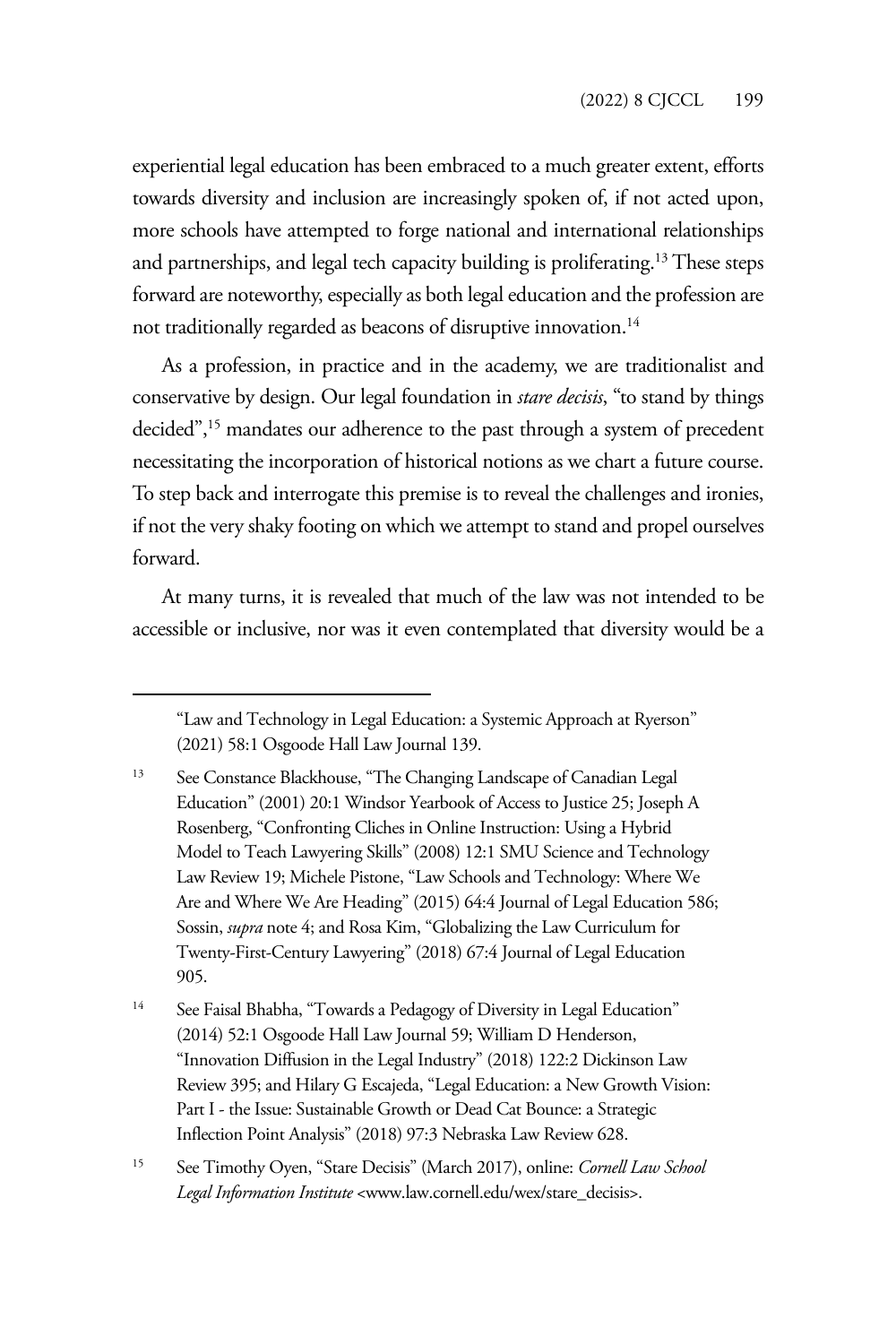worthy goal.<sup>16</sup> While this is true of many disciplines, our profession is to be duly critiqued for our shortcomings, especially given the lofty language that pervades

<sup>16</sup> See Derrick Bell, "Foreword: The Civil Rights Chronicles" (1985) 99:1 Harvard Law Review 4 at 39–57 (hypothesizing that the US Supreme Court would accept a law school's argument that the "maintenance of a predominantly white faculty … is essential to the preservation of an appropriate image, to the recruitment of faculty and students, and to the enlistment of alumni contributions" and find that "neither title VII nor the Constitution prohibits it from discriminating against minority candidates when the percentage of minorities on the faculty exceeds the percentage of minorities within the population" at 46); John Hagan, Marie Huxter & Patricia Parker, "Class Structure and Legal Practice: Inequity and Mobility among Toronto Lawyers" (1988) 22:1 Law & Society Review 9 at 50–53 (analyzing the composition of different groups within the legal profession in Toronto and finding some "evidence of progress for women and Jews … [in spite of] the increasingly apparent bad record of the past" at 52); Richard H Chused, "Hiring and Retention of Minorities and Women on American Law School Faculties" (1988) 137:2 University of Pennsylvania Law Review 537 (explaining that on law school faculties, "minority professors in general, and black professors in particular, tend to be tokens if they are present at all" and women are hired in numbers "significantly behind the national pace" at 539); Chris Tennant, "Discrimination in the Legal Profession, Codes of Professional Conduct and the Duty of Non-Discrimination" (1992) 15:2 Dalhousie Law Journal 464 at 469–70 (describing the exclusion of women, aboriginal people, and racial and ethnic groups from the legal profession in Canada); Mark D Walters, "Let Right Be Done: a History of the Faculty of Law at Queen's University" (2007) 32:2 Queen's Law Journal 314 at 348–63 (detailing the law school's efforts from 1977-1992 to move away from the "remarkably homogenous-looking group of men" of its law faculty and student body to "[reflect] the diversity of Canadian society" at 349); CBA Working Group on Racial Equality in the Legal Profession, "Racial Equality in the Canadian Legal Profession: Presented to the Council of the Canadian Bar Association" (February 1999) at 2, online (pdf): *Canadian Bar Association*  <www.cba.org/Equality/Publications-Resources/Reports> (acknowledging that systemic racism is widespread within the profession and noting the significant under-representation of Aboriginal persons in the legal profession); and Allison E Laffey & Allison Ng, "Diversity and Inclusion in the Law: Challenges and Initiatives" (2 May 2018), online: *American Bar Association*  <www.americanbar.org/groups/litigation/committees/jiop/articles/2018/diversit y-and-inclusion-in-the-law-challenges-and-initiatives/> (stating that the "legal profession remains one of the least diverse of any profession" and that the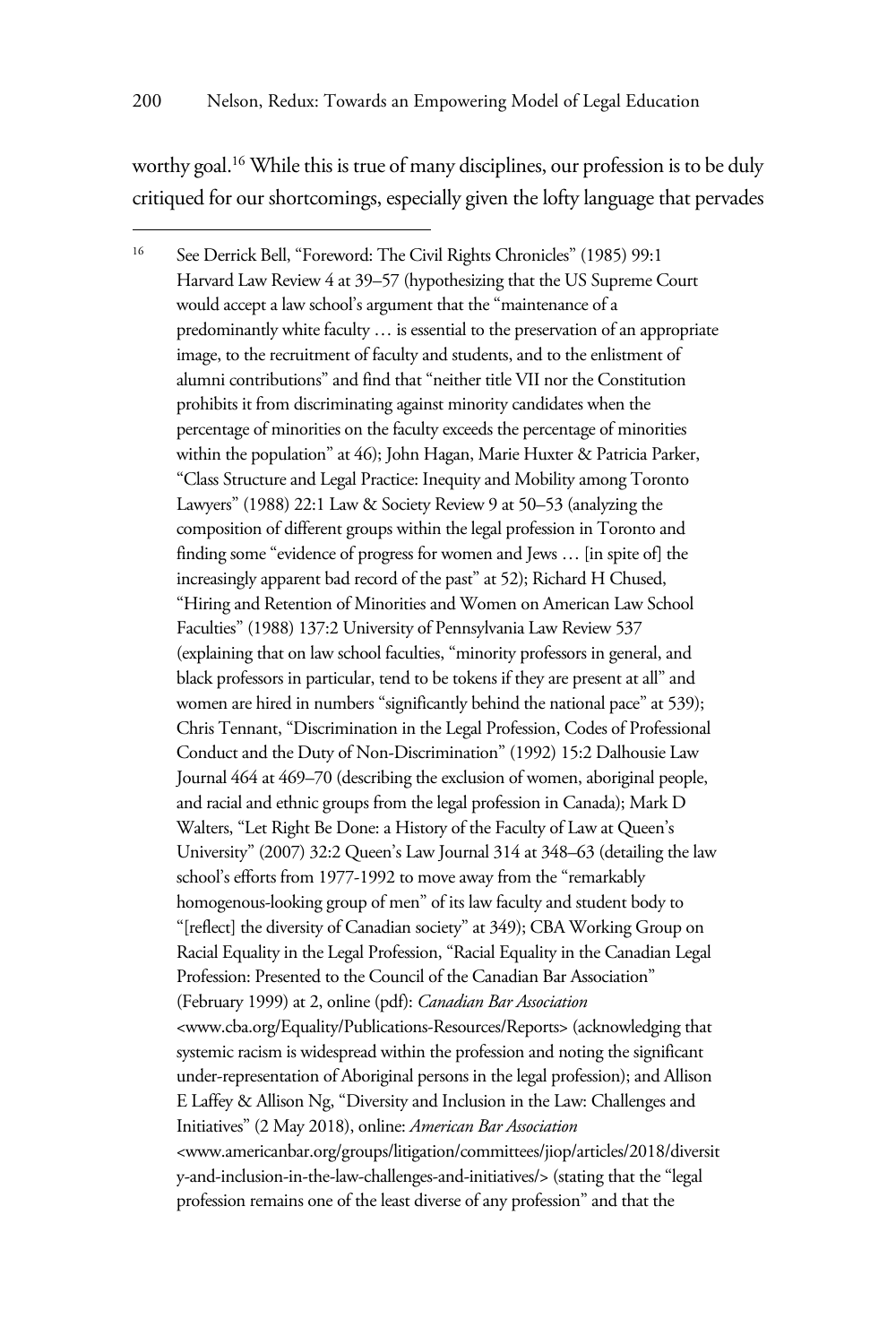much of our constitutional jurisprudence about fundamental freedoms, human rights, equality, and justice.<sup>17</sup> This language, which might even have seemed ironic at the time, certainly begs such criticism by contemporary standards.<sup>18</sup> Without delving deeply into the limits posed by foundational doctrine in numerous areas, including tort and contract law, constitutional and property law, let alone criminal law and procedure, it is a worthy endeavor to posit the ways in which the law must evolve to be truly inclusive and accessible, let alone empowering for all.<sup>19</sup>

numbers for racial and ethnic diversity in the legal field "paint an even bleaker picture").

<sup>17</sup> See Colleen Sheppard, "Constitutional Recognition of Diversity in Canada" (2006) 30:3 Vermont Law Review 463 (describing the "scope and tenor of the modern recognition of cultural and group-based pluralism in Canadian constitutional law" at 472).

18 See *Canadian Bill of Rights*, SC 1960, c 44, preamble:

[A]ffirming that the Canadian Nation is founded upon principles that acknowledge the supremacy of God, the dignity and worth of the human person and the position of the family in a society of free men and free institutions.

It is also worth noting that human rights in Canada were not protected in the written constitution until 1982 through the *Charter of Rights and Freedoms*: see *Charter of Rights and Freedoms*, s 7, Part I of the *Constitution Act, 1982*, being Schedule B to the *Canada Act 1982* (UK), 1982, c 11; and Constance Backhouse, *Colour-Coded: A Legal History of Racism in Canada 1900-1950* (Toronto: University of Toronto Press, 1999).

19 See Clinton G Wallace, "Tax Policy and Our Democracy" (2020) 118:6 Michigan Law Review 1233 at 1245, n 60 (noting that despite the reputation as a more socially progressive government, Canada is equally reliant on the tax code, similar to the US, but much less outwardly focused on helping those who do not have housing); Donna J Martinson & Caterina E Tempesta, "Young People as Humans in Family Court Processes: a Child Rights Approach to Legal Representation" (2018) 31:1 Canadian Journal of Family Law 151 (elaborating on the need for legal representation for children in family court proceedings consistent with the *Canadian Charter of Rights and Freedoms*, the United Nations *Convention on the Rights of the Child*, and other human rights instruments); Paul Harpur & Michael Ashley Stein, "Universities as Disability Rights Change Agents" (2018) 10:2 Northeastern University Law Review 542 at 555, n 76 (noting that the Committee on the Rights of Persons with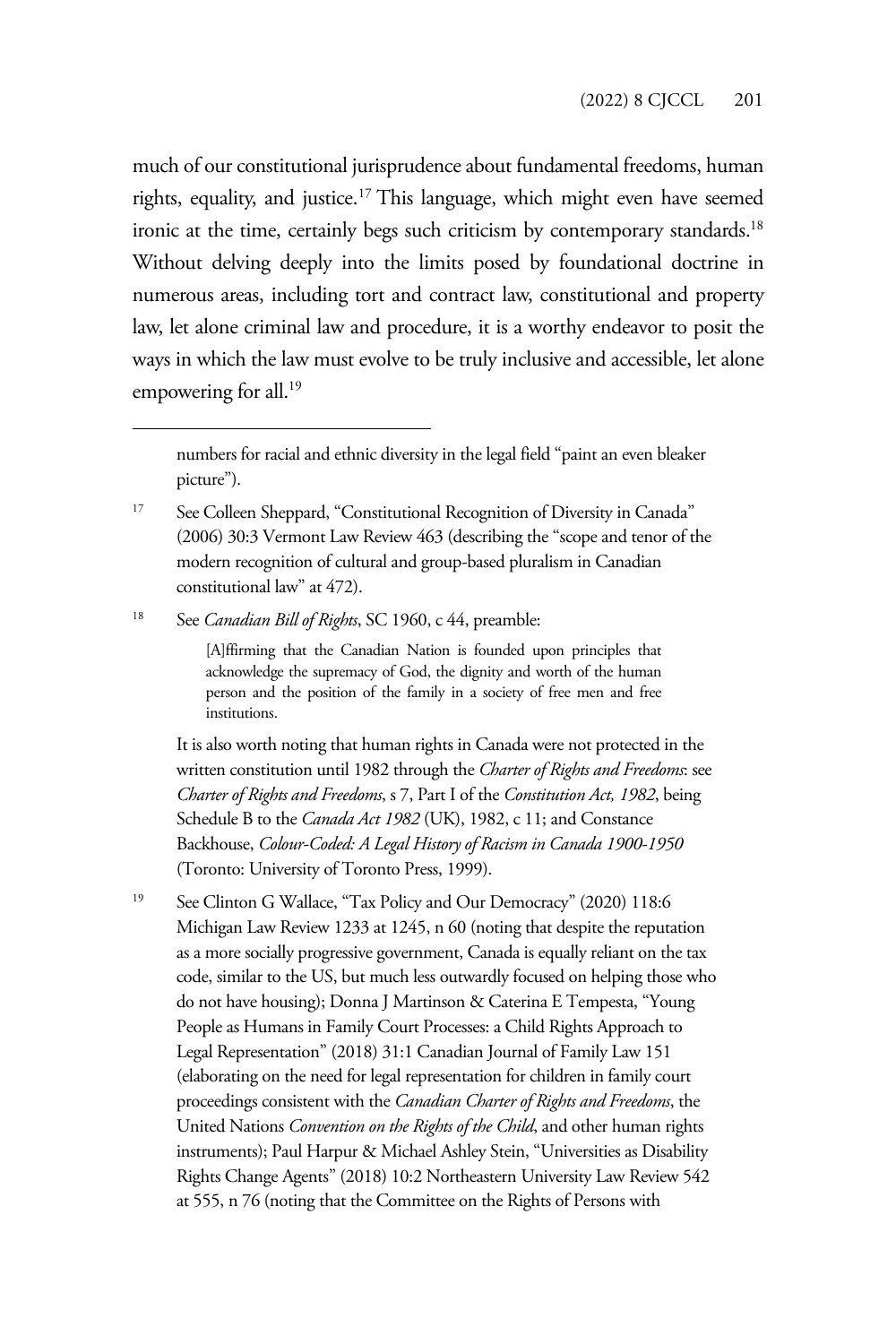The challenge is that for law, traditional legal discourse has often openly favored white propertied heterosexual men who comprise but a well-to-do sliver of our society.20 Not only were women, First Nations and Indigenous people, and people of color not equitably represented in much jurisprudence and legal reasoning, but many other people were also excluded from the legal canon, including working-class people, people who are not able-bodied, and LGBTQ people. This is compounded by the ongoing difficulty in many areas of the law to recognize the intersecting realities of our identities, which somehow still proves confounding in the law.21

Disabilities recommended that Canada adopt policies on inclusive and quality education throughout its territory); Shannon Hutcheson & Sarah Lewington, "Navigating the Labyrinth: Policy Barriers to International Students' Reporting of Sexual Assault in Canada and the United States" (2017) 27:1 Education & Law Journal 81 (exploring how the "legal process can be difficult for international students to navigate, especially concerning the role that cultural capital plays in understanding policies such as Title IX, the *Canadian Human Rights Act*, and the *Canadian Charter of Rights and Freedoms*" at 81); and Susan Ursel, "Building Better Law: How Design Thinking Can Help Us Be Better Lawyers, Meet New Challenges, and Create the Future of Law" (2017) 34:1 Windsor Yearbook of Access to Justice 28 at 55–58 (describing how design thinking can be applied to improve access to different aspects of the legal system, *e.g.* online dispute resolution and access to justice services).

<sup>20</sup> See Lucinda M Finley, "Breaking Women's Silence in Law: the Dilemma of the Gendered Nature of Legal Reasoning" (1989) 64:5 Notre Dame Law Review 886; and Charles C Smith, "Who is Afraid of the Big Bad Social Constructionists – or Shedding Light on the Unpardonable Whiteness of the Canadian Legal Profession" (2008) 45:5 Alberta Law Review 55.

<sup>21</sup> See Shira Galinsky, "Returning the Language of Fairness to Equal Protection: Justice Ruth Bader Ginsburg's Affirmative Action Jurisprudence in *Grutter* and *Gratz* and Beyond" (2004) 7:2 New York City Law Review 357 ("[a]ffirmative action stands at the intersection … of two classes of rights (civil and economic), though once and still set apart by politicians, jurists, and scholars, commonly relate to promotion of the health and welfare of humankind" at n 122); Maneesha Deckha, "Is Culture Taboo – Feminism, Intersectionality, and Culture Talk in Law" (2004) 16:1 Canadian Journal of Women and the Law 14 ("just as 'women' invoked only a fraction of female experiences, these nongendered categories took male experiences as their referent, resulting in a discursive slippage that stranded 'different' women at the intersections of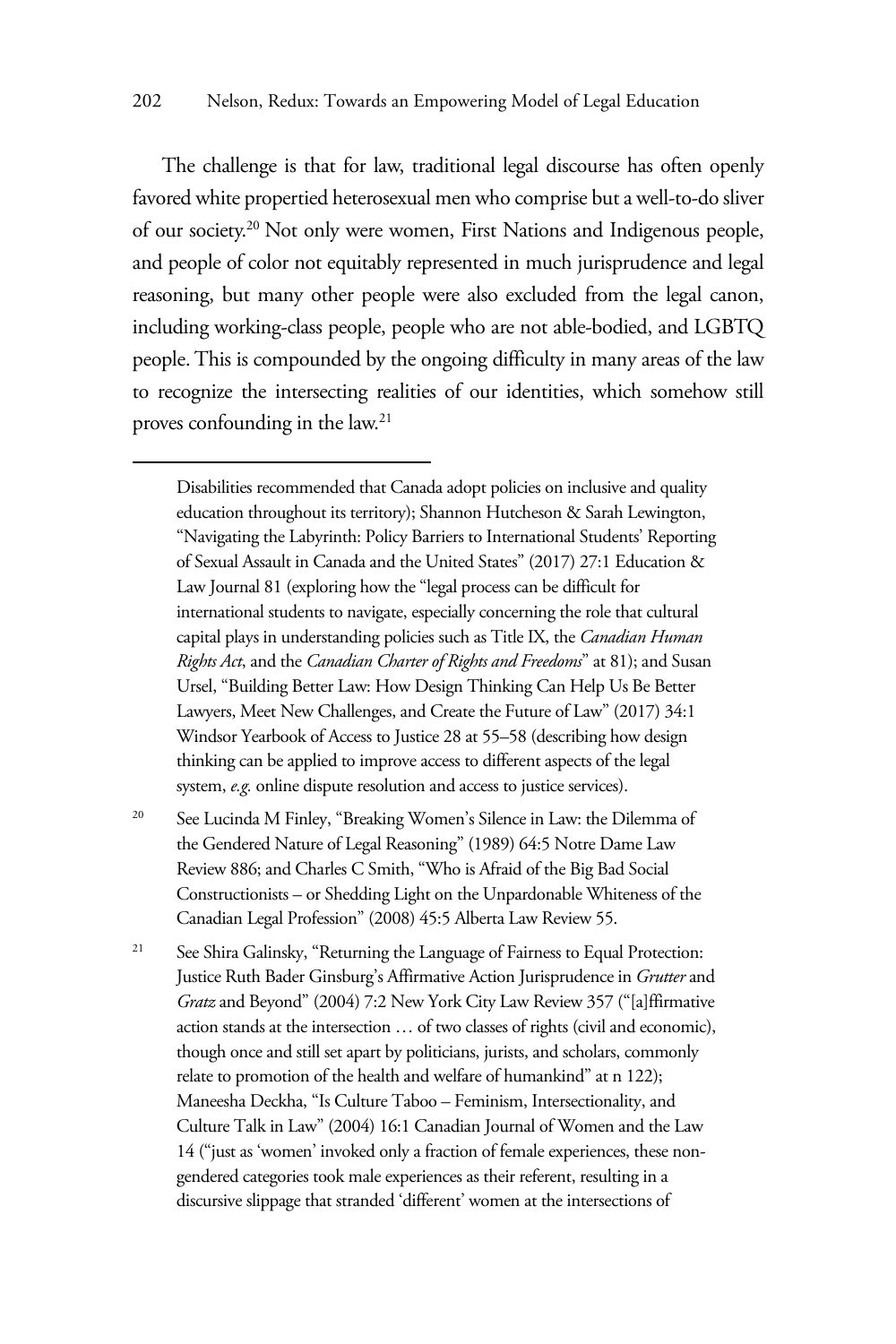Such jurisprudential alienation is not a matter of evolving terminology around civil and human rights discourse, rather it is a foundational anchoring of much legal doctrine to exclusive notions not meant to respect all people. For instance, axiomatic to legal analysis is the doctrinal reasonable man standard.<sup>22</sup> Although we have evolved to say 'the reasonable person', the doctrine as originally framed was an exclusive framework for analysis, definitionally constructed in opposition to inclusive multi-gendered wisdom and knowledge. It has nonetheless underpinned much of our jurisprudence until fairly recently.

As we train the next generation of legal leaders, I think it is crucial to know our histories, with all its failings and fault lines, to ensure that we embrace a better future, one in which ensuring inclusive justice is not a radical proposition. We should learn from our past and not let it moor us to exclusive conceptualizations of law as it once existed. As we move to an empowering model of legal education, acknowledgment and awareness of our history, legal history in particular, is part of the puzzle as we unpack the present moment and chart a more uplifting and inclusive course.

So, while our evolution towards more expanded and diverse jurisprudential thinking is, in my estimation, welcome, the fabric of much of our legal thinking is interwoven with exclusionary threads that are still being teased out. An

gendered and non-gendered categories" at 36); Iyiola Solanke, "Putting Race and Gender Together: a New Approach to Intersectionality" (2009) 72:5 Modern Law Review 723 ("[i]ntersectionality highlights that antidiscrimination laws have posited discrimination as a zero-sum game: if one form, then not the other. However, discrimination is not zero-sum at all: it is often not just one or the other ground but can be many together acting in addition or intersecting" at 748); Aisha Nicole Davis, "Intersectionality and International Law: Recognizing Complex Identities on the Global Stage" (2015) 28:1 Harvard Human Rights Journal 205; and Thomas A Mayes, "Understanding Intersectionality between the Law, Gender, Sexuality and Children" (2016) 36:2 Children's Legal Rights Journal 90.

<sup>22</sup> See *e.g.* Cynthia Lee, *Murder and the Reasonable Man: Passion and Fear in the Criminal Courtroom* (New York: New York University Press, 2003).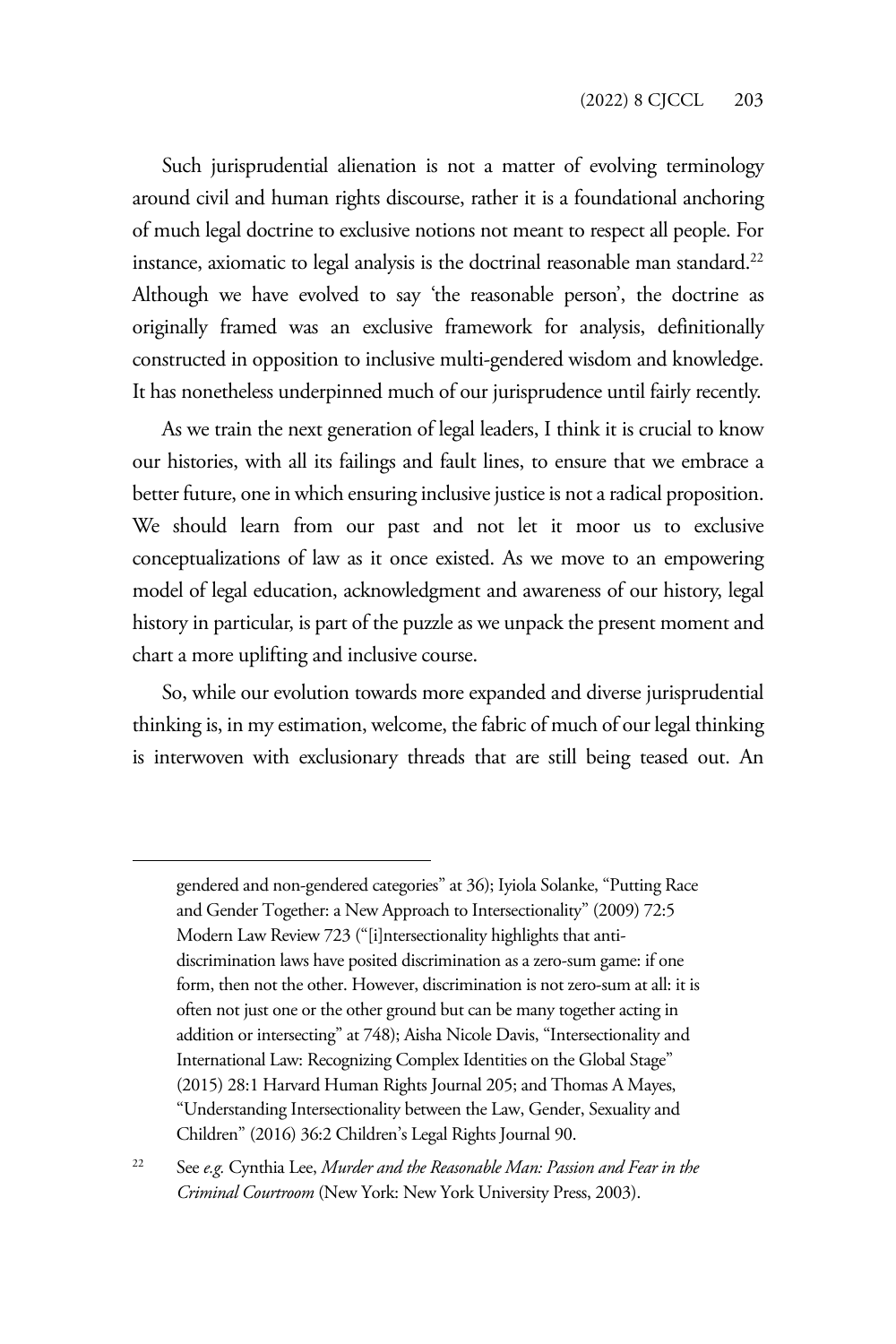essential part of this analysis begs the lack of diversity of our judiciary as well.<sup>23</sup> While Canada prides itself on its multiculturalism,<sup>24</sup> like the United States, there is much work that can be done to diversify the judicial ranks, as well as to build diverse pipelines to the bench, the bar, and the legal academy.<sup>25</sup> This is where we are, and it shows who we are, despite our protestations otherwise. I think there is a role for law schools in the building of this diverse pipeline to all areas, which holds the specter of inclusive and empowered justice.

### **III. The Voice of the Law School, Not the Show**

Over the last ten years, I have experienced increased engagement and activism amongst our student bodies. More and more they expect their university and

<sup>24</sup> Learn about Canadian multiculturalism on the Government of Canada website. Unlike notions of the American melting pot, Canada prides itself on citizens' retention of their unique identities. See "Multiculturalism" (6 May 2021), online: *Government of Canada* <www.canada.ca/en/services/culture/canadian-identitysociety/multiculturalism.html> ("[d]iscover the significance of multiculturalism in Canada — ensuring that all citizens keep their identities, take pride in their ancestry and have a sense of belonging").

<sup>25</sup> See Roderick A Macdonald & Thomas B McMorrow, "Decolonizing Law School" (2014) 51:4 Alberta Law Review 717 (proposing the future of the law school in Canada turns on a separation from the US model to one that embraces indigenous and international approaches to the law); Peter Devonshire, "Indigenous Students at Law School: Comparative Perspectives" (2014) 35:2 Adelaide Law Review 309 (arguing that a wider inclusion of indigenous students in law schools "fulfills a need for non-European insights in legal education" at 314); Jeffery G Hewitt, "Decolonizing and Indigenizing: Some Considerations for Law Schools" (2016) 33:1 Windsor Yearbook of Access to Justice 65; and Sossin, *supra* note 4.

<sup>&</sup>lt;sup>23</sup> See "Statistics Regarding Judicial Applicants and Appointees" (28 October 2020), online: *Office of the Commissioner for Federal Judicial Affairs Canada*  <www.fja-cmf.gc.ca/appointments-nominations/StatisticsCandidate-StatistiquesCandidat-2020-eng.html>; and Ian Burns, "Judicial Diversity Stats Show Move in Right Direction but More Needs to be Done: Observers" (7 December 2020) *The Lawyer's Daily* (acknowledging the increase of women judges appointed but noting the disparity of judges representing "indigenous people, racialized communities and candidates with disabilities").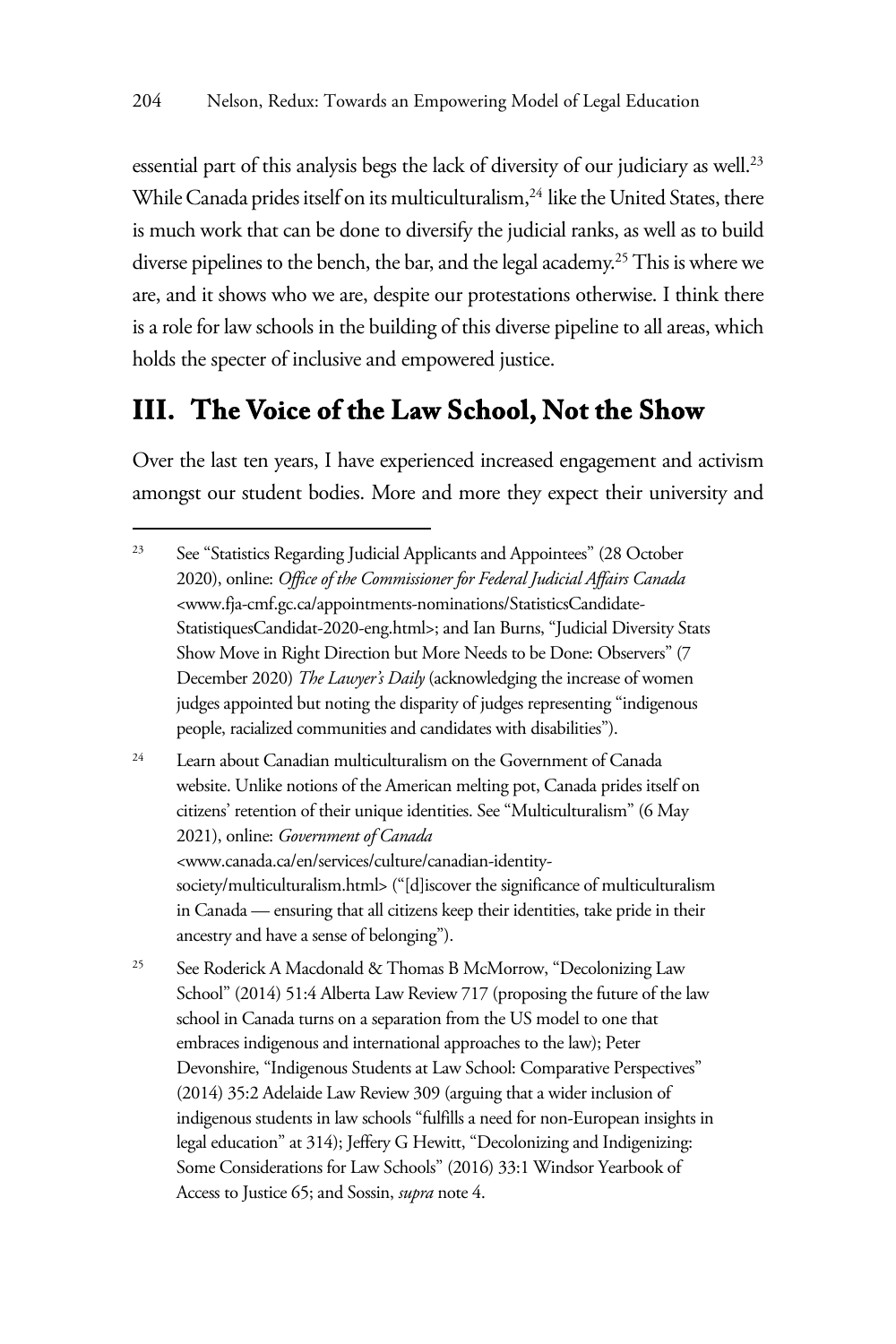law school leaders to take a stand and to speak out publicly on the pressing issues of the day, whether that means speaking or writing about Deferred Action for Childhood Arrivals ("DACA") rulings and policies, denouncing police brutality, condemning hate crimes, commenting on the insurrection and acrimonious election cycle, or mobilizing support for students distressed about judicial confirmations, to name but a few examples. In sum, there is an expectation on the part of some students, and faculty, that law schools, through their leadership, take a public stand on contemporary issues. This may flow from increased societal polarization, especially political, at the precise time that student bodies are becoming more representative of the population more generally.

With increased diversity comes a diversity of demands and expectations. Over the last few years, I have come to think that a key missing ingredient in the diversity and inclusion equation is empowerment. It is my sense that this is part of the push around 'voice'. With the addition of a diverse cadre of students and faculty, and with their empowerment, one can and should expect a corresponding expectation that the law school's voice be inclusive of the concerns and experiences of those who have traditionally been excluded. And so, for example, the expectations of our students of color about the law school voice as it pertains to the spate of police killings or shootings of unarmed people of color, and Black people in particular in an age of the Black Lives Matter movement, should not be a surprise.

This positioning of the law school, whether through voice or advocacy, however, is not uncontested or without its landmines.<sup>26</sup> Certainly, the law school and university missions should be furthered. Indeed, these missions often provide helpful roadmaps in such circumstances. But, as we are in a time of heated polarization, leaders who do boldly take such positions should not be

<sup>&</sup>lt;sup>26</sup> See Donald Lazere, "Chemerinsky and Irvine: What Happened?" (24 September 2007) *Inside Higher Ed*; and Katie Robertson, "Nikole Hannah-Jones Denied Tenure at University of North Carolina" (19 May 2021) *The New York Times*. See also Asheesh Kapur Siddique, "Campus Cancel Culture Freakouts Obscure the Power of University Boards" (19 May 2021) *Teen Vogue*.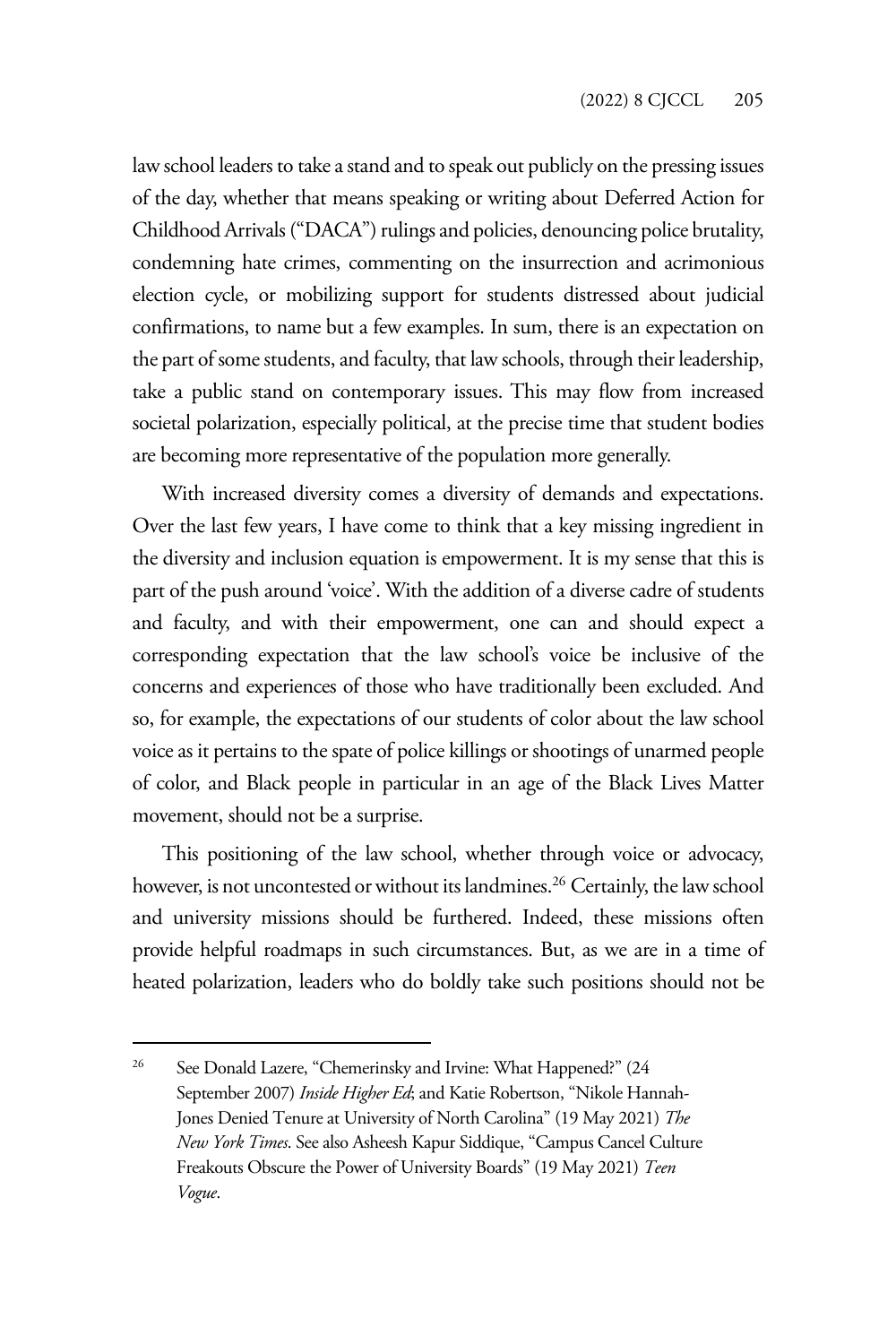surprised to hear from myriad constituencies, including students who have differing opinions on the issues (and who view the announcement, writing, or stance as offensive, biased, or inappropriate), faculty who share the views of the aforementioned students, alumni who allude to, or plainly threaten to, withhold funding support based upon the positions taken, and of course university leadership concerned about all of the above, as well as possible funding cuts to public institutions if legislators are offended.27 These are appropriate matters for consideration; hence my earlier statement about multiple overlapping constituencies. However, there are moments that will call for the dean, provost, and president to speak up, lest their silence be viewed as complicity, acquiescence, or approval of the matter at hand.

It will further be important, in many cases when the 'voice of the law school' is demanded by some constituencies, for a dean not to get ahead of the provost or president in their framing of such unit-level voice. I have occasionally been urged by irate students to 'get a message out', one that I knew would have ultimately been unhelpful to the law school if it were perceived as 'jumping the gun', or not waiting our turn, as it were, to allow time for the university leadership to first frame their sense of an issue for the entire university. Thereafter, I have been able to craft and share my message which can layer upon, and piggyback on, the voice of the university writ large. Nonetheless, even when continuing to center the societal role of the law school in furthering democratic ideals, it may prove impossible to please all of the people in the myriad constituencies whom a dean or university leader seeks to keep in a good and positive place. This aspect of charting our future is fraught in an increasingly polarized space, but thankfully there are some areas that are, at least at first glance, less controversial.

<sup>&</sup>lt;sup>27</sup> See Bill Chappell, "Univ. of Alabama Returns \$21.5 Million Gift; Donor Urged Boycott Over Abortion Law" (7 June 2019), online: *National Public Radio* <www.npr.org/2019/06/07/730671823/univ-of-alabama-rejects-21-5 million-gift-donor-urged-boycott-over-abortion-law>; and Nick Roll, "UNC Board Bars Litigation by Law School Center" (11 September 2017) *Inside Higher Ed*.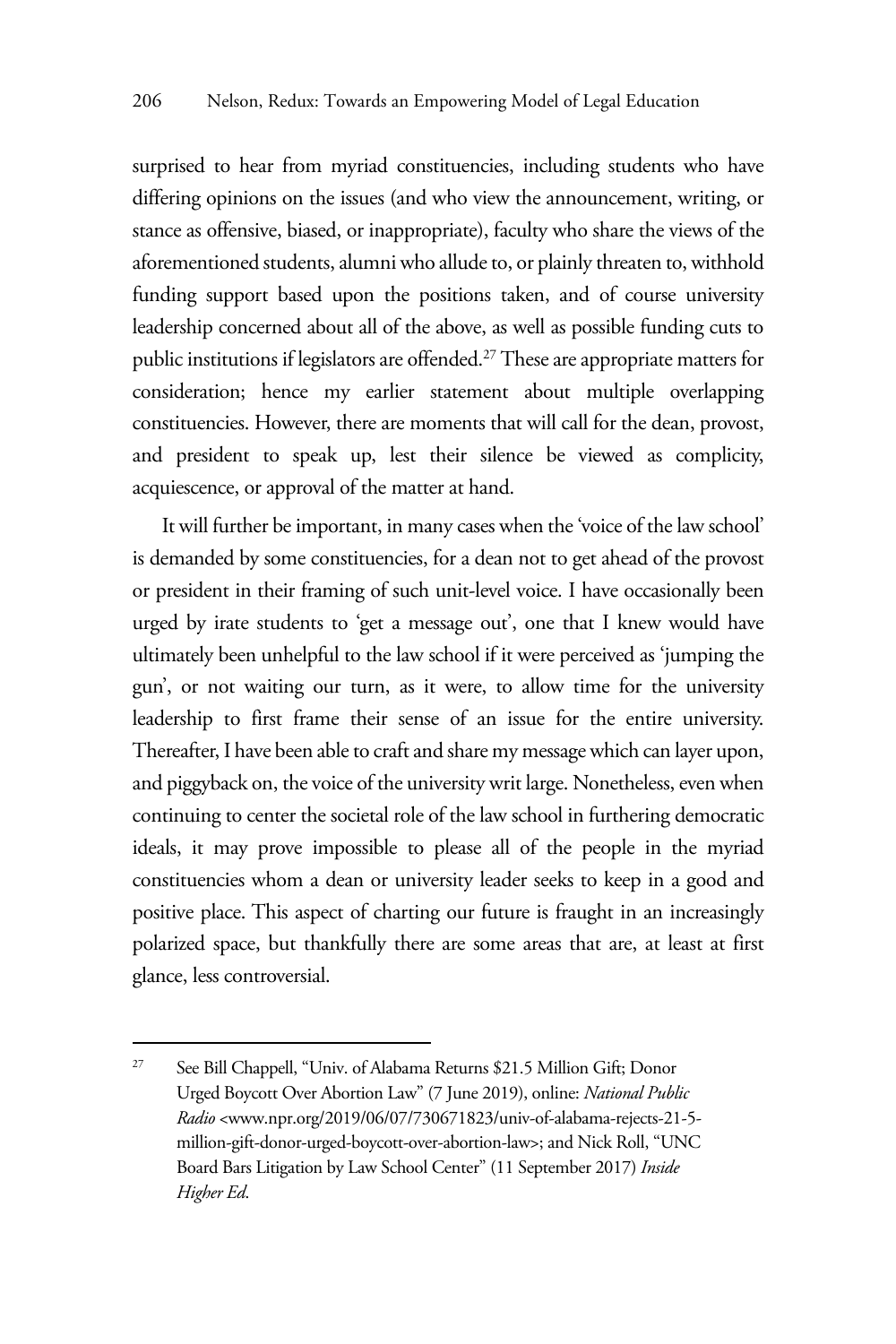## **IV. Innovating or, at Least, Iterating**

I have elsewhere discussed the ways in which the markets for legal education, legal practice, and demands for justice are misaligned.28 We have before us an opportunity in both legal education and practice to work towards furthering justice, whether that be in the criminal legal system or tax reform, for those in our society for whom the provision of, and access to, legal services is cost or time prohibitive. Query how further intentional innovation might better calibrate the demand and supply lines towards enhanced access to legal services, and thereby access to justice:

Technological innovation has been taking place for a long time. But the pace has quickened, and the opportunities for global connection and informationsharing are vast. Technological innovation holds the promise of enhanced access to services, goods and the sharing of expertise between people the world over. I posit that such innovation also holds the promise of much greater access to justice. …

Importantly, from my perspective, a critical part of this technological revolution should aim to ensure the delivery of legal services to those most in need. As others and I have said elsewhere, the supply and demand curves for legal services are misaligned given that there is a persistent demand for—yet a limited supply of—affordable legal services. It is my hope and expectation that the ongoing technological revolution will help to bridge this justice gap.<sup>29</sup>

While we have heard complaints that there are too many lawyers, we have simultaneously heard complaints that most people cannot access or afford a lawyer.<sup>30</sup> I think that if we can create technology to figure out if there is an

<sup>&</sup>lt;sup>28</sup> Camille Nelson, "Law Schools Can't Sleep Through the Technological Revolution" (7 November 2013), online (blog): *ABA Legal Rebels* <www.abajournal.com/legalrebels/article/law\_schools\_cant\_sleep\_through\_the \_technological\_revolution>.

<sup>29</sup> *Ibid*.

<sup>&</sup>lt;sup>30</sup> See Julie Macfarlane, "The National Self-Represented Litigants Project: Identifying and Meeting the Needs of Self-Represented Litigants" (May 2013), online (pdf): *National Self-Represented Litigants Project (NSRLP)*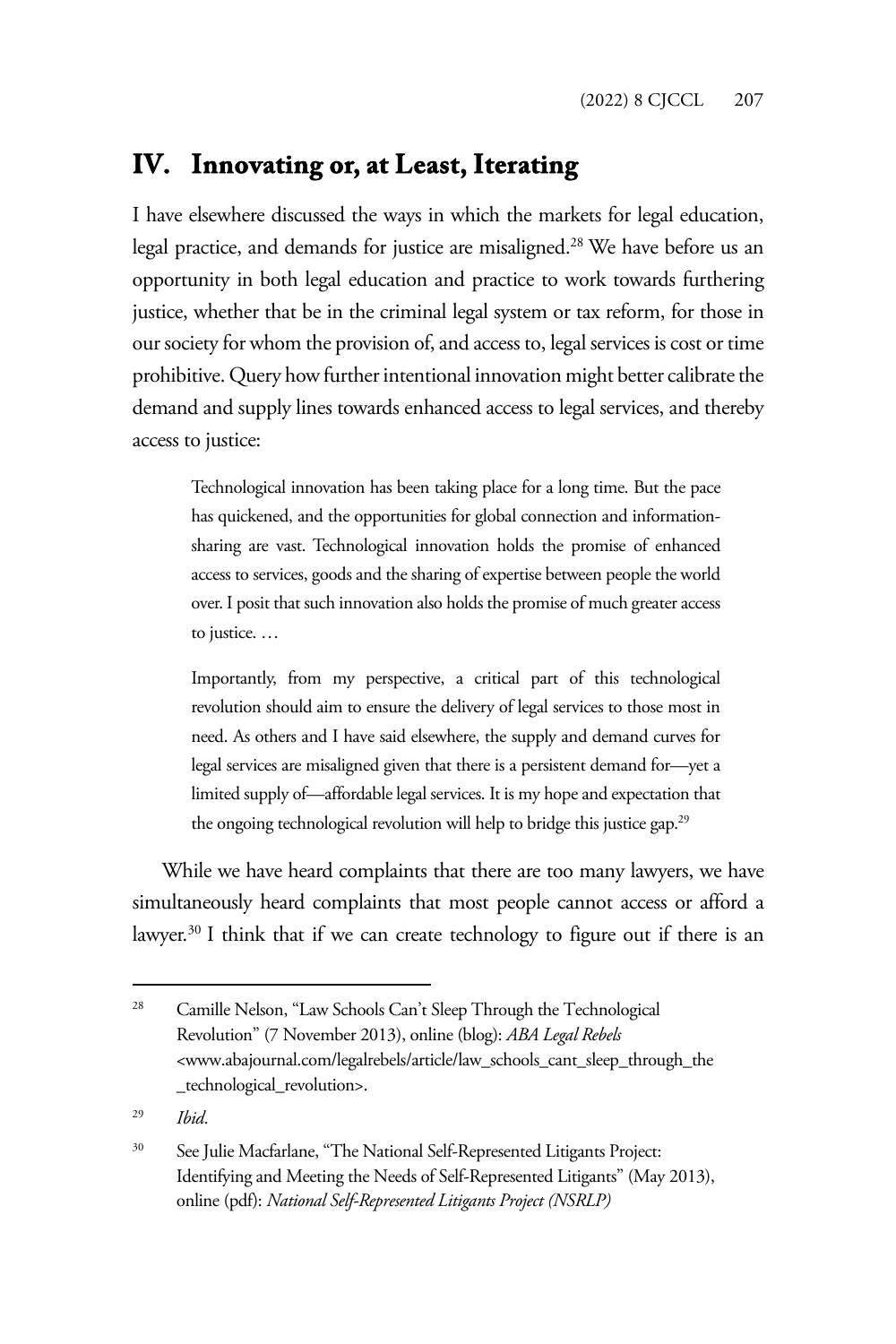available handy person in our area to install a doorbell, or to book a dog-sitter, or to order and have a meal delivered through an app, surely there must be more we can do, perhaps with a little help from our friends in tech, to figure out which lawyer might be able to draft a will, or contest an eviction in our area for a set

<www.abajournal.com/legalrebels/article/the\_bad\_business\_of\_ignoring\_the\_j ustice\_gap>. See also "The Justice Gap: Measuring the Unmet Civil Legal Needs of Low-income Americans" (June 2017), online (pdf): *Legal Services Corporation* <lsc-live.app.box.com/s/6x4wbh5d2gqxwy0v094os1x2k6a39q74> (nearly one in five Americans, or more than 60 million, including 19 million children, have family incomes below 125% of the Federal Poverty Level ("FPL"), which corresponds to USD \$30,750 per year or less for a family of four (at 16); 44% of Americans with family incomes below 125% of FPL identify as white, 28% as Hispanic, 21% as black, 4% as Asian, 1% as American Indian, 8% as another race, and 4% as two or more races (at 18); 71% of low-income households have experienced at least one civil legal problem in the past year (*e.g.* issues of health, finances, rental housing, children and custody, education, income maintenance, and disability), 54% of these households have faced at least two civil legal problems, and about 24% have faced six or more in the past year alone (at 21–22); while "low-income Americans seek professional legal help for only 20% of their civil legal problems, they receive inadequate or no professional legal help for 86% of the civil legal problems they face in a given year" (at 30); and the most common reasons for low-income Americans not seeking help include the following: they decide to deal with the problem on their own (24%), they do not know where to look for help or what resources might be available (22%), they do not perceive their civil legal problems to be legal (20%), and they are concerned about the cost of seeking such help (14%) (at 33–34)).

<sup>&</sup>lt;representingyourselfcanada.com/wp-

content/uploads/2016/09/srlreportfinal.pdf> (more than 90% of respondents, across Alberta, British Columbia and Ontario, cited the "inability to afford to retain, or to continue to retain, legal counsel" as the number one reason for selfrepresentation (at 39)); Jeffrey J Pokorak, Ilene Seidman & Gerald M Slater, "Stop Thinking and Start Doing: Three-Year Accelerator-to-Practice Program as a Market-Based Solution for Legal Education" (2013) 43:1 Washington University Journal of Law & Policy 59; and Ilene Seidman, "The Bad Business of Ignoring the Justice Gap" (18 February 2016), online (blog): *ABA Legal Rebels*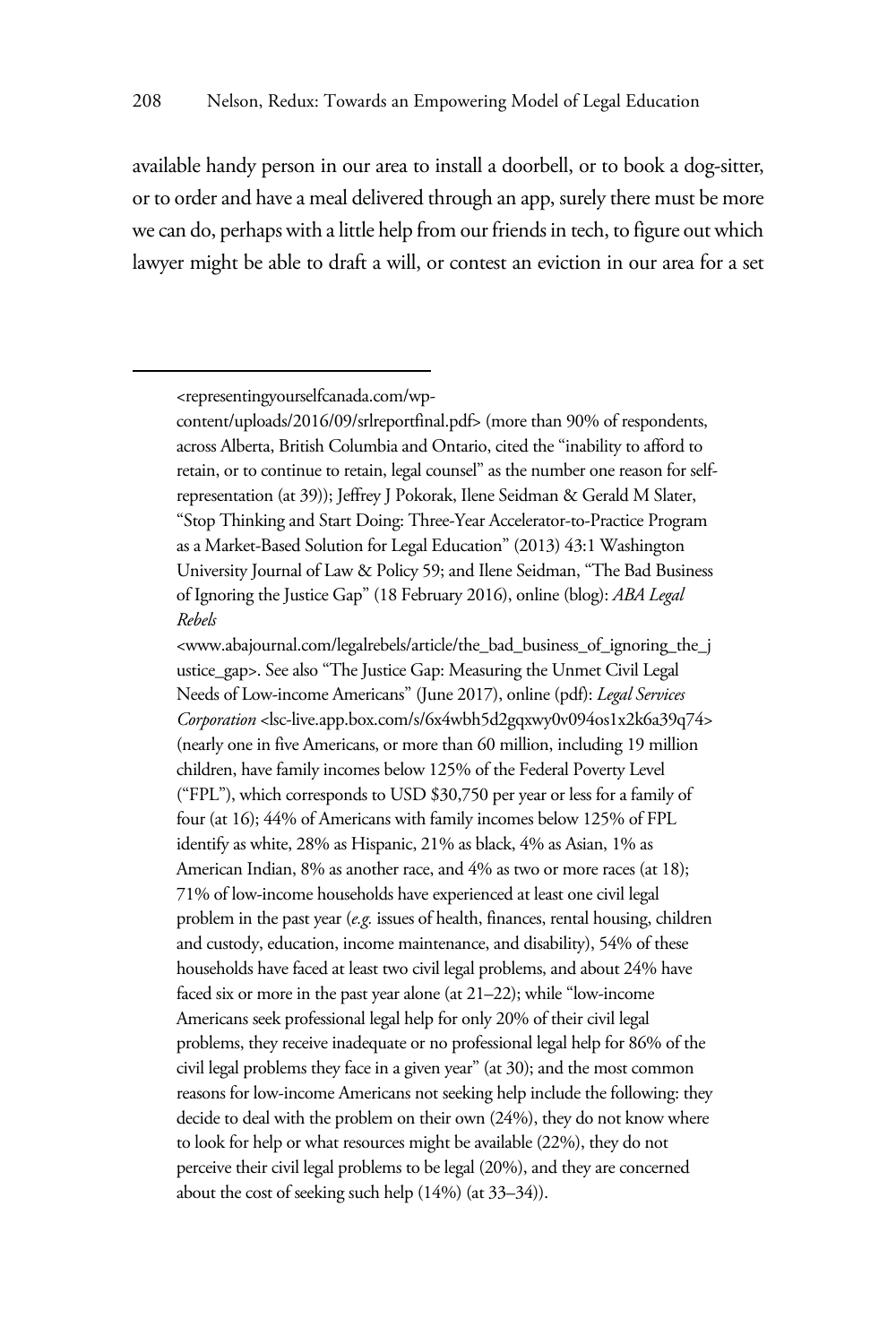fee.31 And I think those examples are but the tip of the iceberg. I leave it to those much savvier than I to further explore the myriad ways in which innovative uses of technology might be harnessed to: improve access to legal services and the time taken to deliver those services; push expansion of the venues for the delivery of such services, including virtual and design improvements to the entire system in ways that enhance diagnostics of the challenges (legal and otherwise); and

We often say of neurosurgeons, that people don't want neurosurgeons, they want health, I think it's true of courts. People don't want physical courtrooms and lawyers and judges and traditional process, there are a whole bundle of things they want, but they want an end of their dispute, and I think this is going to require a social movement to bring about the kind of change that's necessary, and what's at stake is so incredibly important that we increase access to justice for all.

<sup>&</sup>lt;sup>31</sup> See Gina Jurva, "Legal Tech and the Future of Civil Justice: Digital Tools for Underrepresented Communities" (2 March 2021) *Thomson Reuters* (discussing how legal tech has helped *pro se* parties by fostering online legal advice via chatbot, technology to automate court filings, and apps such as LegalZoom, TurboTax, and Rocket Lawyer to help individuals complete legal documents, but noting "legal tech for underrepresented groups is still a tiny drop in the bucket relative to the need for access"); Bernise Carolino, "Legal-Tech Platform Promoting Access to Justice for Marginalized Communities Presented at Conference" (12 May 2021) *Law Times* (describing Mouthpiece Law, a legal technology platform developed by three students at Queen's Faculty of Law that "seeks to offer the general public cost-effective solutions to access legal services"); and Stanford University Legal Design Lab, "Eviction Innovations: Initiatives to Address the Eviction Crisis" (2021), online: *Eviction Innovations* <evictioninnovation.org/> (highlighting new websites, apps, documentassembly tools, data initiatives, and other tech efforts to improve services and policy-making around evictions). *Cf*. Kriston Capps, "Landlords Are Using Next-Generation Eviction Tech" (26 February 2020) *Bloomberg* ("[t]enant advocates say that programs such as ClickNotices or eWrit Filings … are essentially helping landlords funnel tenants into rent court, regardless of the merits of the case"); "Richard Susskind – How Technology Will Change Justice: Ralph Baxter sits down with Professor Richard Susskind OBE to discuss Richard's latest book, Online and the Future of Justice" (8 January 2020) at 00h:30m:02s, online (podcast): *Legal Talk Network* <legaltalknetwork.com/podcasts/law-technology-now/2020/01/richardsusskind-how-technology-will-change-justice/>: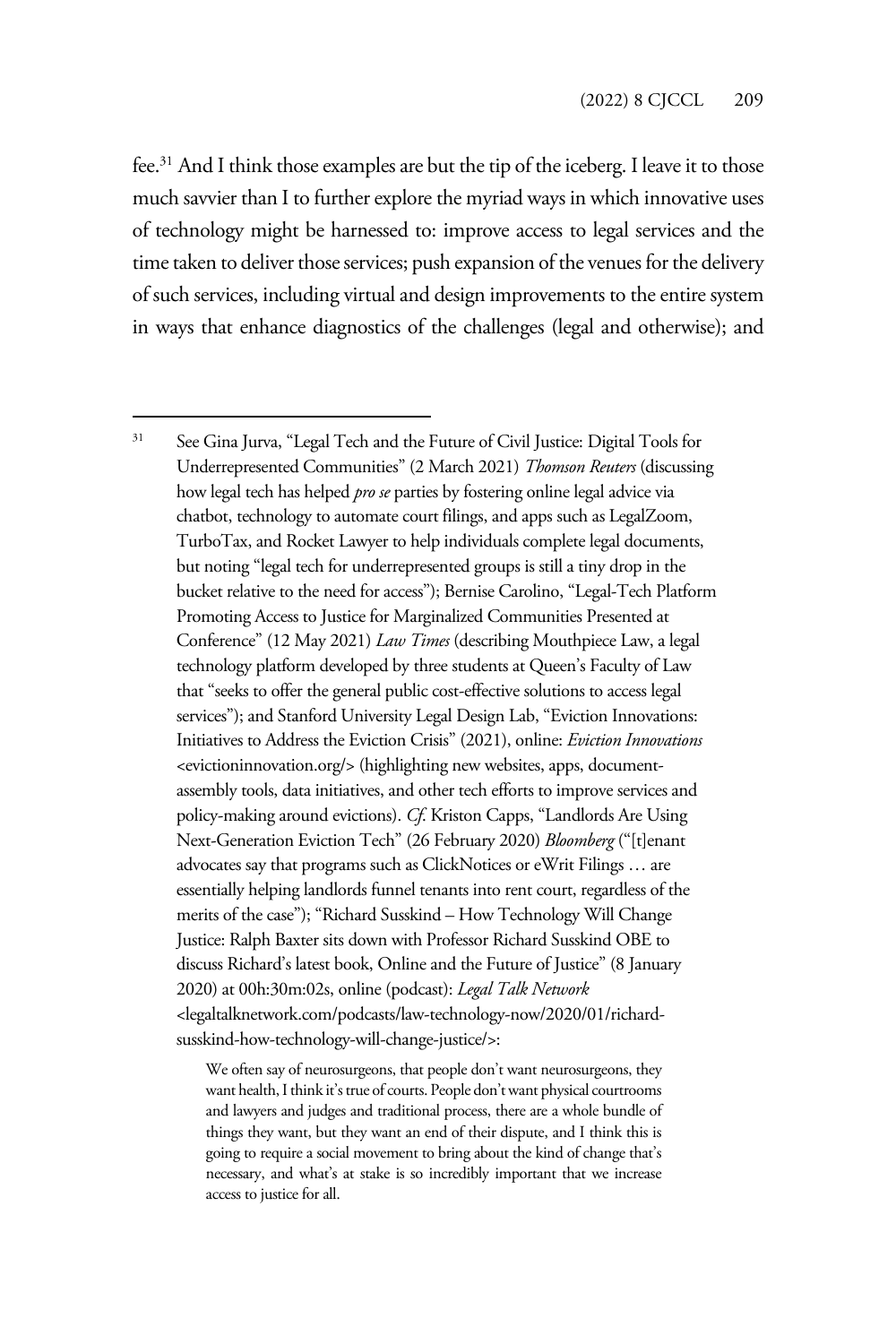improve efficiency, effectiveness, and fairness in the provision of access to justice.<sup>32</sup>

Making space for such entrepreneurial thinking is a part of the way that law schools must innovate to empower the next generation of legal leaders to make a difference. This was part of my thinking as we worked to launch and build important initiatives at the schools at which I previously served as dean. We created the previously named Law Practice Technology and Innovation Institute at Suffolk University Law School<sup>33</sup> (now called the Institute on Legal Innovation and Technology), including corollary programs and opportunities for students. At Washington College of Law, we developed the strategy to design, launch, and fortify innovative programs and opportunities for students — some of which

<sup>33</sup> I am delighted to see the strengthening of these innovations: "Institute on Legal Innovation and Technology" (2017), online: *Suffolk University Boston* <sites.suffolk.edu/legaltech/>.

<sup>32</sup> See "Digital Justice Initiative" (2021), online: *American Bar Association* <www.americanbar.org/groups/diversity/racial\_ethnic\_justice/projects/digitaljustice-initiative/> (discussing how community-level data collected from apps "can be utilized to track priority benchmarks to decrease the frequency of investigative stops lacking reasonable basis"); Sandy North, "How We're Learning More About Ways to Improve Access to Justice Across the U.S." (12 December 2020) *A2J Lab*; "Using Gamification of Access to Justice to Train Artificial Intelligence: David Colarusso Talks About the Learned Hands Project" (1 February 2019), online (podcast): *Legal Talk Network* <legaltalknetwork.com/podcasts/digital-edge/2019/02/using-gamification-ofaccess-to-justice-to-train-artificial-intelligence/> (explaining how a machine learning game "identifies text classifiers for developing a new taxonomy that can be used to connect people with public legal help resources"); and Darrell Malone, "Tubman Project Boston" (29 November 2018), online (blog): *Darrell K. Malone Consulting* <dkmalone.com/2018/11/29/the-tubmanproject/> (describing the winning solutions for preventing income from becoming a barrier to justice through open-source legal technologies that leverage data machine learning, *e.g.* "present[ing] a provable and third-party validated alibi even without a human witness by leveraging" the Google Maps app).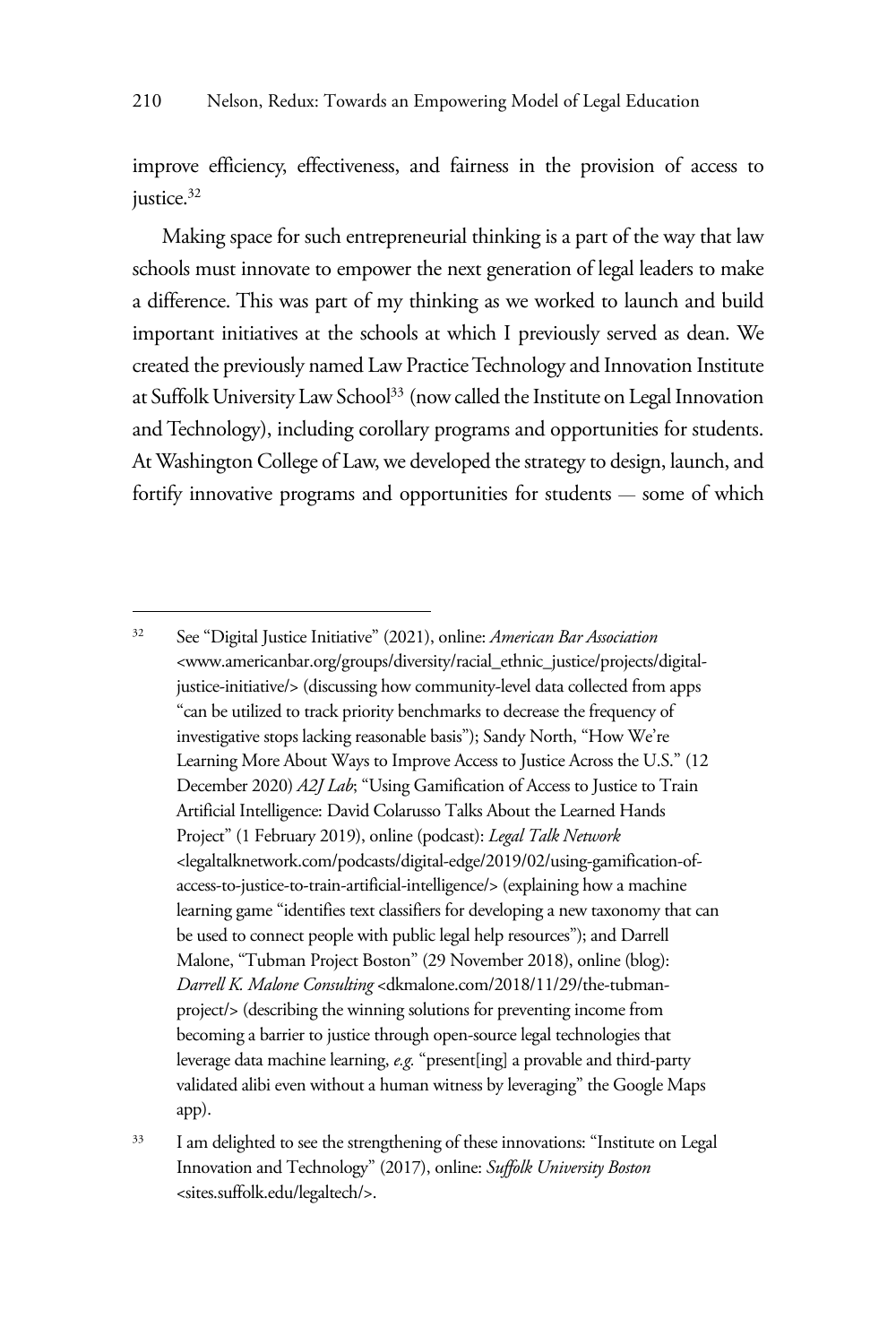were framed under the moniker of the Tech, Law and Security Program,<sup>34</sup> with other opportunities flowing through the Masters in Legal Studies Degree and the Intellectual Property programs. These initiatives all involved entrepreneurial approaches to legal education.35

Like leaders at a number of other law schools throughout Canada and the US, I have tried to lean into the future of our profession by considering innovation of curricula, programmatic opportunities, certificate programs, extracurricular, and professional opportunities that enhance the ability of our students to compete in a rapidly changing practice and world.<sup>36</sup> It is not easy work to scale such recalibration or redux internally at the school level. Deans and leaders in higher education have set talent pools, expert in many areas, but few schools have existing depth in these future-facing curricular, which means that even in times of fiscal constraint, if a school is to lean into the future of the profession and the practice, the dean must often look to external sources for expertise, or invest in internal leaders who are willing and able to grow into these

36 See "J.D. Certificate Program in Legal Innovation + Technology" (2022), online: *Chicago-Kent College of Law* <www.kentlaw.iit.edu/academics/jdprogram/certificate-programs/legal-innovation-and-technology>; "Course Catalog: Innovation in Legal Education and Practice" (2022), online: *Harvard Law School*  <hls.harvard.edu/academics/curriculum/catalog/index.html?o=69245>; "Center for Law, Technology and Society" (2022), online: *University of Ottawa*  <techlaw.uottawa.ca/*>*; "2022 Legal Innovation Conference" (2022), online: *University of Alberta* <www.ualberta.ca/law/about/legal-innovation.html>; and "IP Innovation Clinic" (2022)*,* online: *Osgoode Hall Law School* <www.iposgoode.ca/innovation-clinic/about/*>.* See also "Innovation, Law, and Technology" (2022), online: *University of Toronto Faculty of Law, Global Professional Master of Laws (GPLLM)* <gpllm.law.utoronto.ca/programs/innovation-law-and-technology>.

<sup>34 &</sup>quot;Tech, Law & Security Program" (2021), online: *American University Washington College of Law* <www.wcl.american.edu/impact/initiativesprograms/techlaw/>.

<sup>35 &</sup>quot;Master of Legal Studies (MLS) Online" (2021), online: *American University Washington College of Law* <www.wcl.american.edu/academics/degrees/mlsonline/>.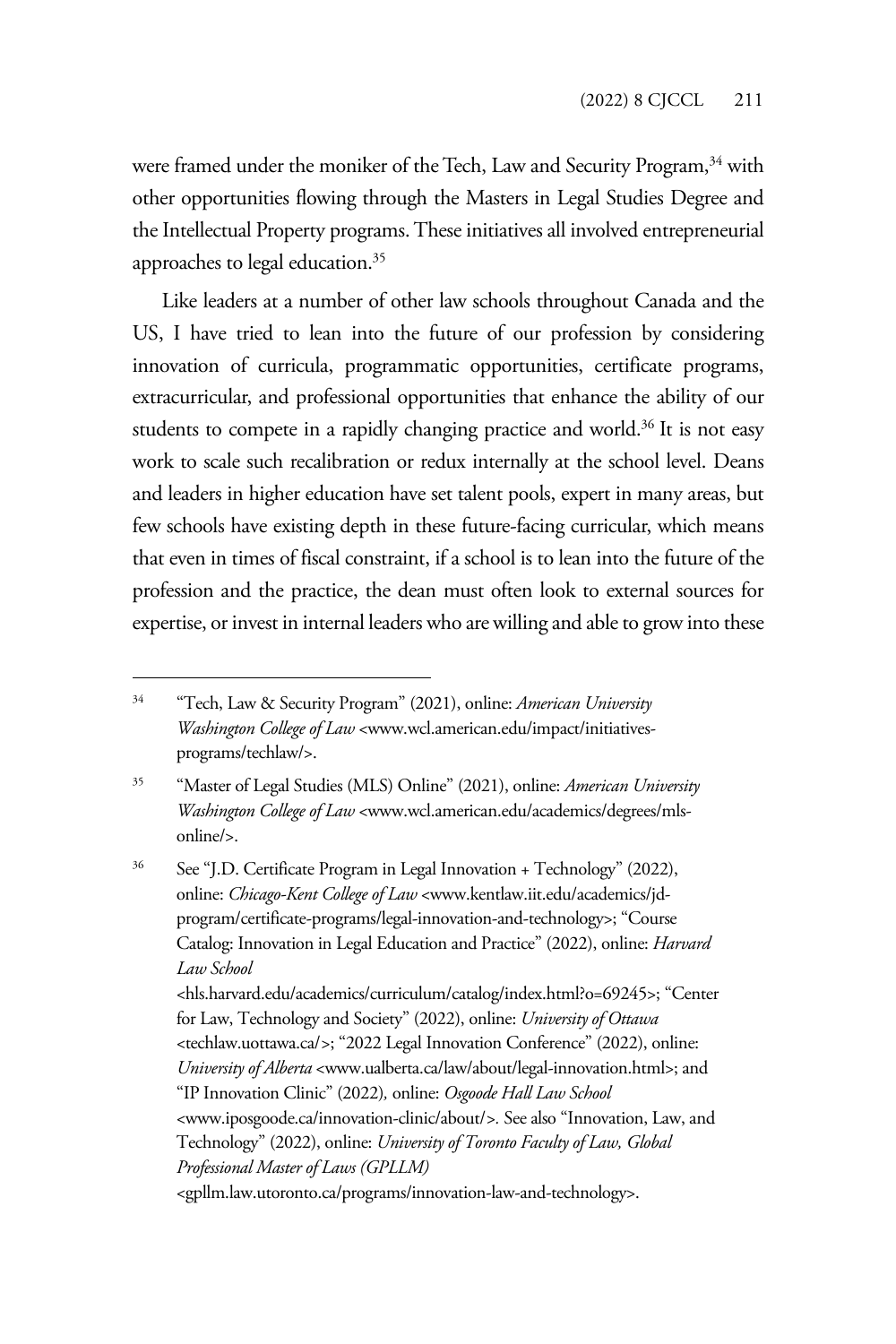new innovative areas of opportunity. I very much hope that when I am finishing serving as dean, that I will be one of those faculty members facing forward and leaning into how trans-disciplinarity, technology, and innovation might inform not only my teaching but my areas of doctrinal interest, and can further access to justice therein, despite the inevitable and daunting work of getting 'up to speed'. In terms of legal pedagogy, we can take solace from what we have learned from embracing technologies that we once thought of as foreign, far-fetched, or foolhardy.

At the time of this writing, we are in the midst of a prolonged COVID-19 pandemic. The pandemic forced innovation in unprecedented ways in society generally. 37 Studying and working through this pandemic has revealed the fallacy in previously held beliefs that remote work and distance learning were definitionally unworkable or suboptimal.<sup>38</sup> Necessity may well have proven to be the mother of invention in this milieux as, within a matter of weeks, classrooms, courts, and conventions were flipped online.<sup>39</sup> Many businesses,

<sup>37</sup> See The Economist, "How COVID-19 is Boosting Innovation" (10 March 2021) at 00h:19m:03s, online (video): *YouTube* <youtu.be/zPyOnZpeFnQ>; Johnathan Cromwell & Blade Kotelly, "A Framework for Innovation in the COVID-19 Era and Beyond" (17 February 2021) *MIT Sloan Management Review*; Sonja Marjanovic, "The COVID-19 Crisis has Sparked Innovation and Offers Lessons We Must Not Forget" (1 April 2020), online (blog): *RAND Corporation* <www.rand.org/blog/2020/04/the-covid-19-crisis-has-sparkedinnovation-and-offers.html>; and Rachel Bergen, "How the COVID-19 Pandemic is 'Driving Innovation' in Canada and Around the World" (29 March 2020) *CBC News*.

<sup>38</sup> See Paul Fain, "Takedown of Online Education" (16 January 2019) *Inside Higher Ed*; and Louis Mosca, "Working From Home: Don't Allow it!" (29 June 2017) *Forbes*.

<sup>39</sup> See Andy Thomason, "U. of Washington Cancels In-Person Classes, Becoming First Major U.S. Institution to Do So Amid Coronavirus Fears" (6 March 2020) *The Chronicle of Higher Education*; and Scott Jaschik, "Colleges Go Online to Avoid COVID-19" (7 September 2021) *Inside Higher Ed*. See also Del Atwood, "COVID-19 Impacts on Courts in Canada" (2021) 60:3 The Judges' Journal 24; and David Freeman Engstrom, "Post-COVID Courts" (2020) 68:1 UCLA Law Review 246.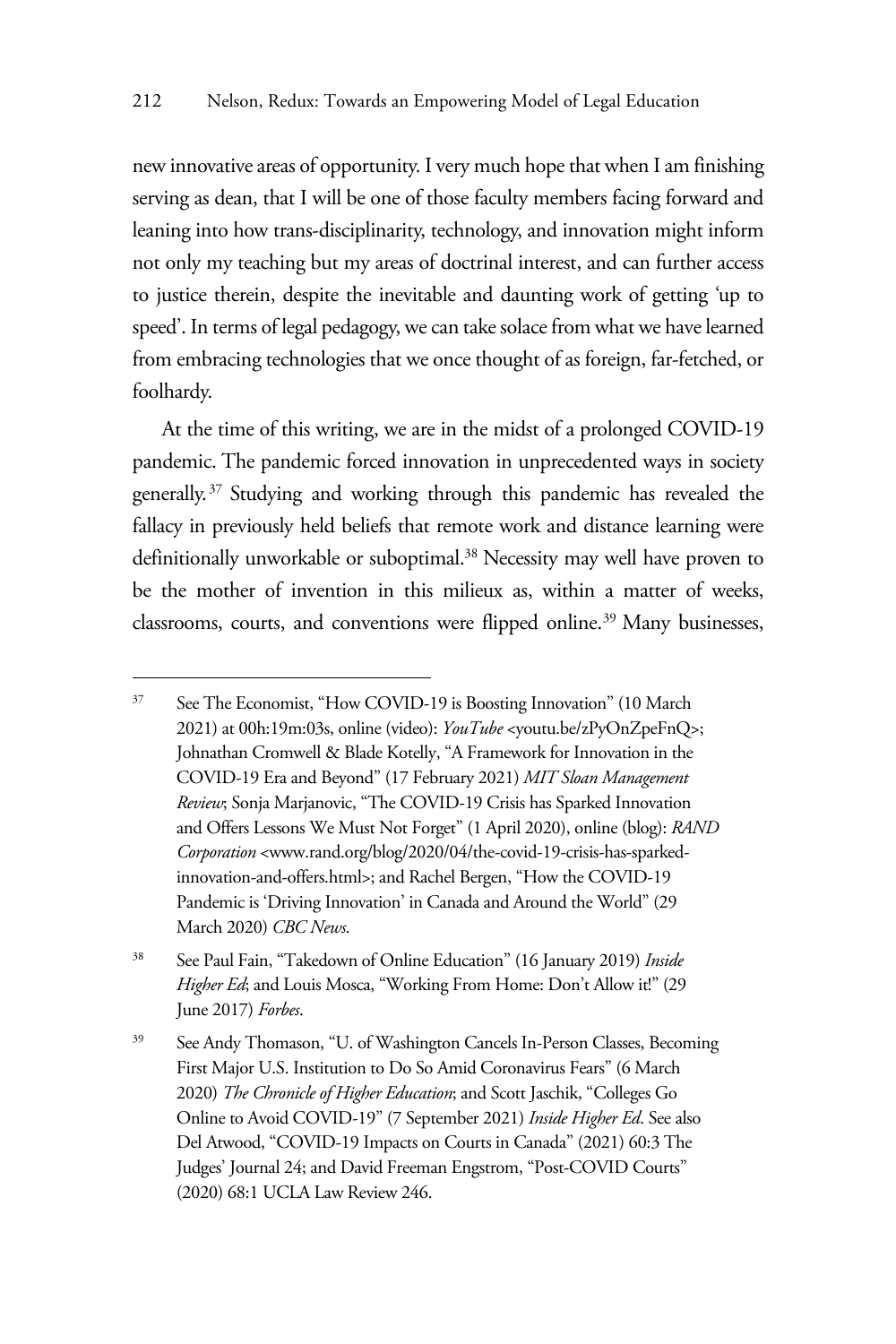from retail stores to restaurants, quickly pivoted online and/or adjusted their *modus operandi* to what I have sometimes referred to as the new abnormal. And higher education was, and is, no exception.<sup>40</sup>

The pandemic forced adoption of online learning platforms, and remote teaching and working.<sup>41</sup> Even the most ardent pre-pandemic naysayers and skeptics about these possibilities and platforms adjusted, sometimes reluctantly, at other times enthusiastically, and worked to deliver the highest caliber education possible to our students in the circumstances. I do not want to be read as pollyannish in my aspirations about the possibilities provided by technology in higher education, but I do think that despite some of the challenges, there are also opportunities, including increased access to education, with corollary reduced transactional costs associated with relocation, travel, accommodation, cost of living, and so forth.<sup>42</sup>

42 See James McGrath & Andrew P Morriss, "Online Education & Access to Legal Education & The Legal System" (2020) 70:1 Syracuse Law Review 49 at 51–52 (supported by several datasets, the authors show how online legal education can solve two problems: (1) making legal education accessible to between 41 million and 155 million more Americans who currently live in areas outside a reasonable commuting distance to existing law schools and (2) more evenly distributing access to legal services in the US, since unsurprisingly the fewest number of lawyers per capita live in the same areas lacking access to legal education); Sean Gallagher & Jason Palmer, "The Pandemic Pushed Universities Online. The Change Was Long Overdue" (29 September 2020) *Harvard Business Review* (highlighting the significant enrollments and costsavings of institutions using technologies to disrupt traditional degree markets

<sup>&</sup>lt;sup>40</sup> See Jason Openo, "Education's Response to the COVID-19 Pandemic Reveals Online Education's Three Enduring Challenges" (2020) 46:2 Canadian Journal of Learning & Technology 1; and Sundquist, *supra* note 4.

<sup>&</sup>lt;sup>41</sup> See Doug Lederman, "Will Shift to Remote Teaching Be Boon or Bane for Online Learning" (18 March 2020) *Inside Higher Ed*; "The Coronavirus Spring: the Historic Closing of U.S. Schools (a Timeline)" (1 July 2020) *EducationWeek*; Laura Stone, Jeff Gray & Caroline Alphonso, "Ontario to Close All Public Schools for Two Weeks After March Break" (13 March 2020) *The Globe and Mail*; and Alexandra Mae Jones & John Vennavally-Rao, "Canada's Workforce Having to Adjust to Working From Home" (16 March 2020) *CTV News*.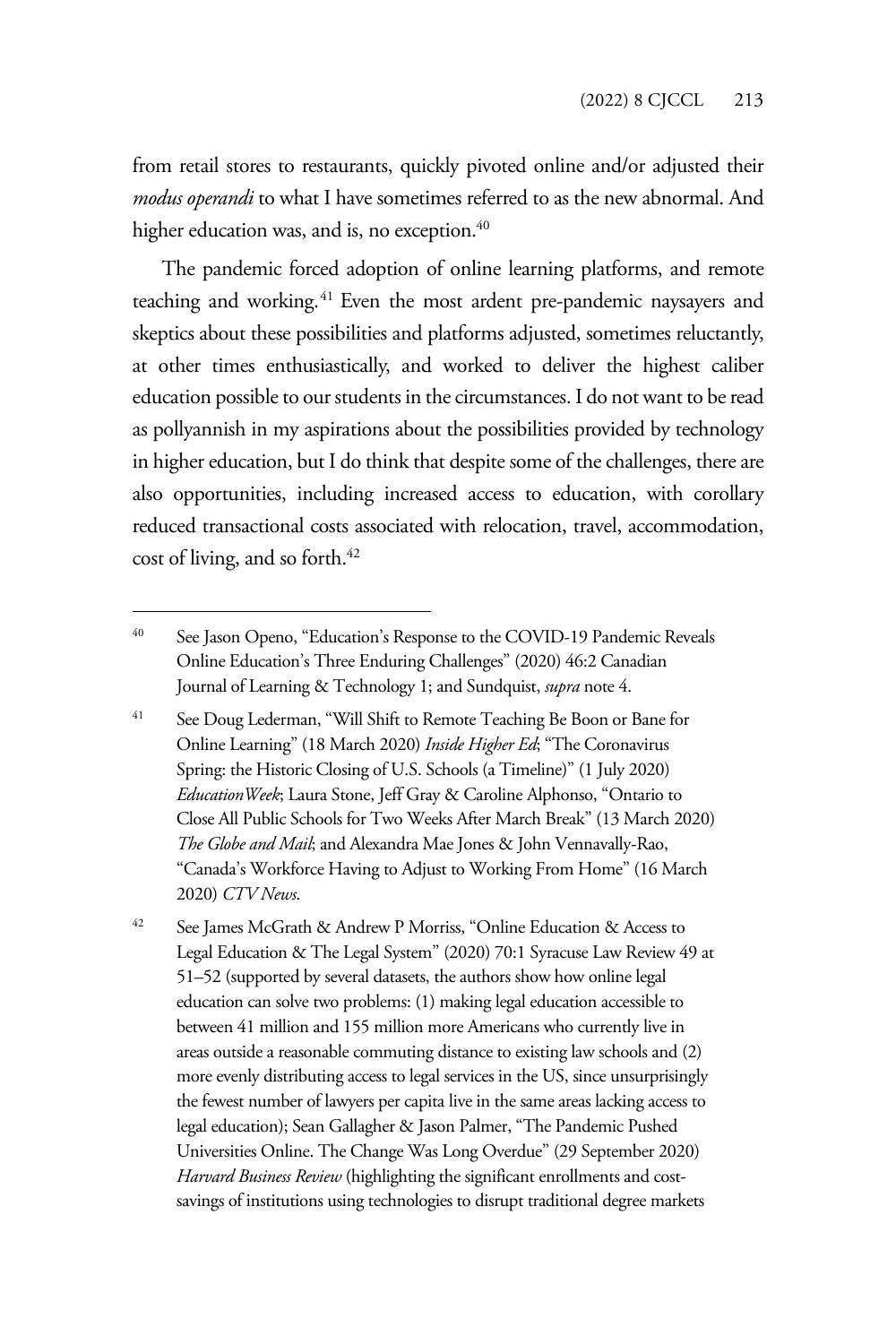## **V. Lessons from Remote Work and Online Education**

There is much that has been discussed and written over the course of the ongoing pandemic about the future of work, remote work, and expectations for the reimagining of post-pandemic work-life. 43 Pre-pandemic, I recall being asked to opine on telework requests that were often tinged with concern on the part of supervisors about whether the employee in question would continue to work effectively and diligently. In many ways, the pandemic has exposed the fallacy of a blanket presumption that employees who work outside of the workplace at home will slack off and not do their work. Indeed, I think many people have worked just as hard, if not harder than ever before, with resultant fatigue. No doubt some of those who were not strong workers and who were less than stellar employees may have struggled and perhaps sunk to the level of ineffectiveness that was feared. But, for the vast swath of employees, in my experience, that has not been the case. Indeed, I think the ongoing pandemic and its workplace fallout has, hopefully, created space for us to reconsider how best to go forward in ways that empower and support our students, staff, and faculty.

My conclusion is that we may need to move away from both our notions of one-size fitting all of our students, staff, and faculty, and also from our historic attachment to brick and mortar conceptualizations of a law school, to a

and noting that the "100 largest players have nearly 50% of student enrollment"); Trevor Fairlie, "This is How Law Schools Should Embrace Technology" (21 January 2019) *Canadian Lawyer*; Pistone, *supra* note 13; and Abigail Cahak, "Beyond Brick-and-Mortar: How (Cautiously) Embracing Internet Law Schools Can Help Bridge the Legal Access Gap" (2012) 2012:2 University of Illinois Journal of Law, Technology & Policy 495 ("[o]nline law schools cater to a unique market … these programs are in high demand by hopeful students that fall outside the law student norm" at 526).

<sup>43</sup> See *e.g.* Susan Lund et al, "What's Next for Remote Work: an Analysis of 2,000 Tasks, 800 Jobs, and Nine Countries" (23 November 2020), online: *McKinsey & Company* <www.mckinsey.com/featured-insights/future-of-work/whats-nextfor-remote-work-an-analysis-of-2000-tasks-800-jobs-and-nine-countries>.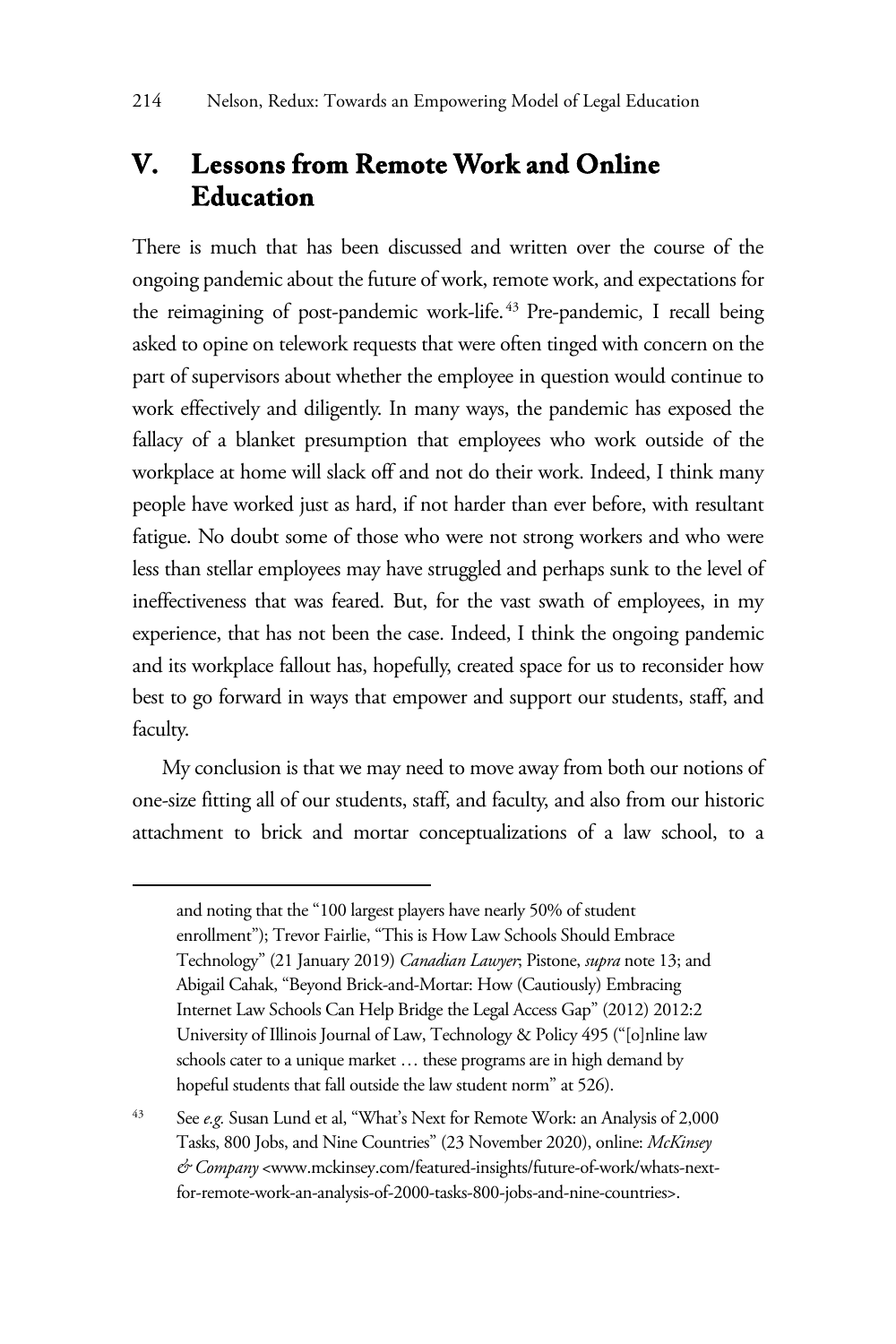reimagined conceptual space, with a brick and mortar component, that provides greater access and empowerment for our community members over both space and time — meaning that they can learn and work from where they are situated if they want, and at a time that works best for them and theirs, as appropriate and feasible. Certainly, such an innovative model is not without its concerns. Notably, how do we prevent increased isolation and wellness concerns, already so prominent an aspect of all education during the pandemic,<sup>44</sup> as well as how do we ensure both some in-residence aspect to community building, at the same time that we strive to better understand how to optimize global community building, including virtually?

While I know it is not an easy possibility to consider, this potential model may be empowering for many people traditionally not centered within settings of (legal) education. For instance, not only might such flexibility in work and study allow for greater access for people with family responsibilities, mobility, or other physical challenges because of our built environments, as well as for those who are seeking to avoid the time and energy costs of relocation or commuting, let alone those concerned with the environmental impact of the same, but reconceptualizing our law schools space to include remote and virtual work and study also potentially allows for some greater inclusion, engagement, and empowerment of those shut out from traditional models of brick and mortar legal education, and physically demanding work.

As such, I wish to emphasize a way in which online education and remote work can also increase access by bringing educational and work possibilities to people whose ability to ambulate or move to be 'in-residence' in a classroom or workspace, whether that is physical, financial, health-related, distance prohibitive, familial-bound, and otherwise constrained, for instance by military

<sup>44</sup> See D Benjamin Barros & Cameron M Morrissey, "A Survey of Law School Deans on the Impact of the COVID-19 Pandemic" (2021) 52:2 University of Toledo Law Review 241; and Changwon Son et al, "Effects of COVID-19 on College Students' Mental Health in the United States: Interview Survey Study" (2020) 22:9 Journal of Medical Internet Research 1.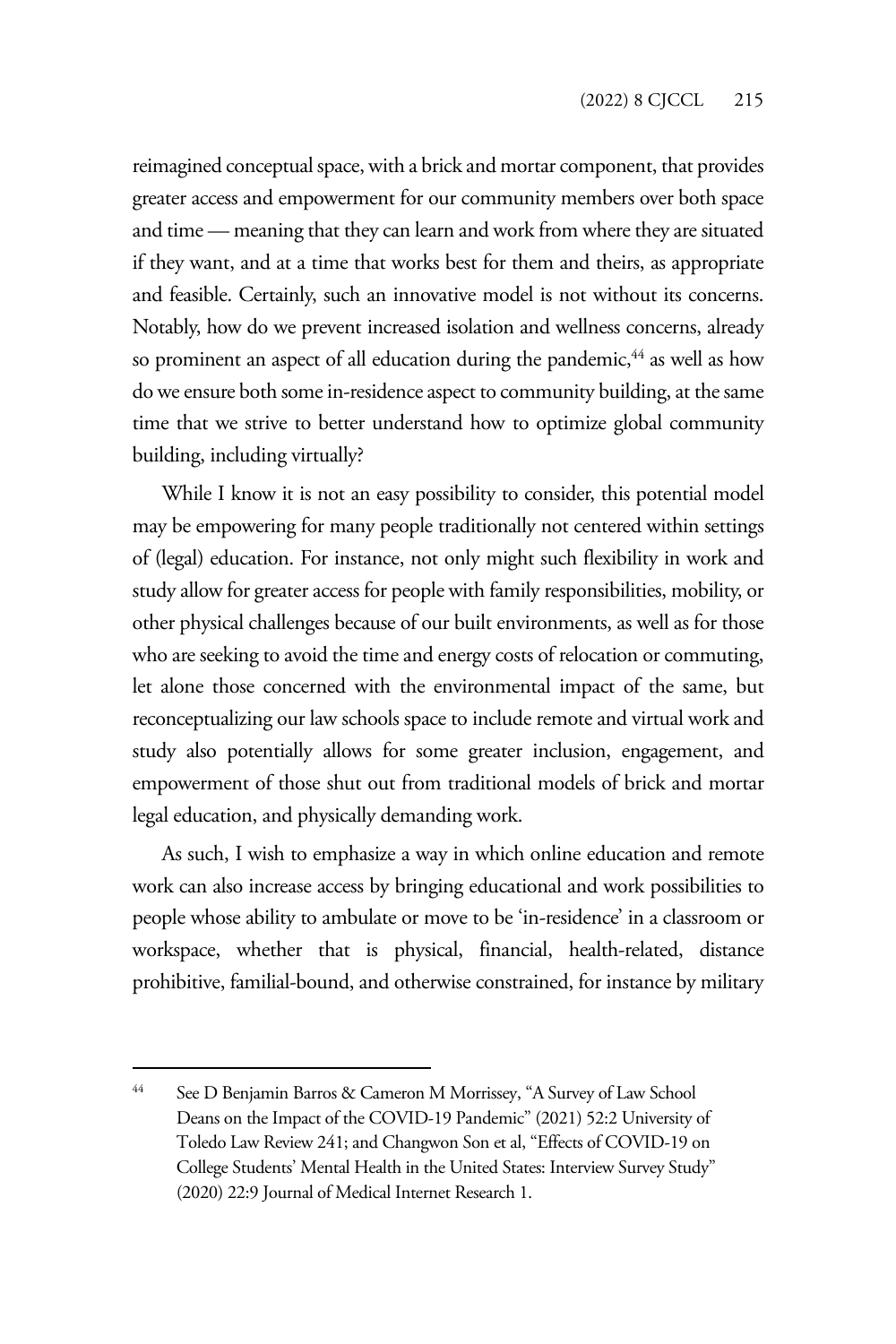commitments, prevents them from accessing a (legal) education. <sup>45</sup> These circumstances should be recognized as providing opportunities, especially for students who would not otherwise be able to access legal and other types of educational opportunities if they were required to physically attend the campus. I think most institutions of higher education have missions or orientations that are supportive of increased access, but few have fully embraced the possibilities for increased access presented through an interweaving of technological knowhow and delivery platforms throughout the enterprise to ensure the most inclusive and empowering models of access possible. There is opportunity here that has been highlighted by the pandemic. There are additional revelations as well.

While the cost-prohibitive concern about access to justice has been discussed for some time, the time prohibitive dimension of accessing legal services is seldom explored.<sup>46</sup> Even in the design of our system, it is often hard to physically navigate the 'places where justice lives', from taking time off work, using public transit to and from, or finding and paying for parking at courthouses or near legal offices or firms, to navigating the complex spaces of court offices where documents must be filed or fees paid, let alone waiting in court to be heard, it is no wonder that many people find themselves negatively wrapped up in the legal system for failure to keep appointments, appearances, submit appropriate

<sup>45</sup> See Stephen L Nelson, Jennifer L Robinson & Anna M Bergevin, "Administrative Dream Acts and Piecemeal Policymaking: Examining State Higher Education Governing Board Policies Regarding In-State Tuition for Undocumented Immigrant Students" (2014) 28:3 Georgetown Immigration Law Journal 555; Jonathan D Glater, "To the Rich Go the Spoils: Merit, Money, and Access to Higher Education" (2017) 43:2 Journal of College and University Law 195; Darcel Bullen & Lorne Sossin, "A Flex Time JD: New Approaches to the Accessibility of Legal Education" (2017) 95:1 Canadian Bar Review 91; Sherley E Cruz, "Coding for Cultural Competency: Expanding Access to Justice with Technology" (2019) 86:2 Tennessee Law Review 347; and McGrath & Morriss, *supra* note 42.

<sup>46</sup> See Ab Currie, "Nudging the Paradigm Shift, Everyday Legal Problems in Canada" (2016) at 17–8, online (pdf): *Canadian Forum on Civil Justice (CFCJ)* <cfcj-fcjc.org/a2jblog/nudging-the-paradigm-shift-everyday-legal-problems/>.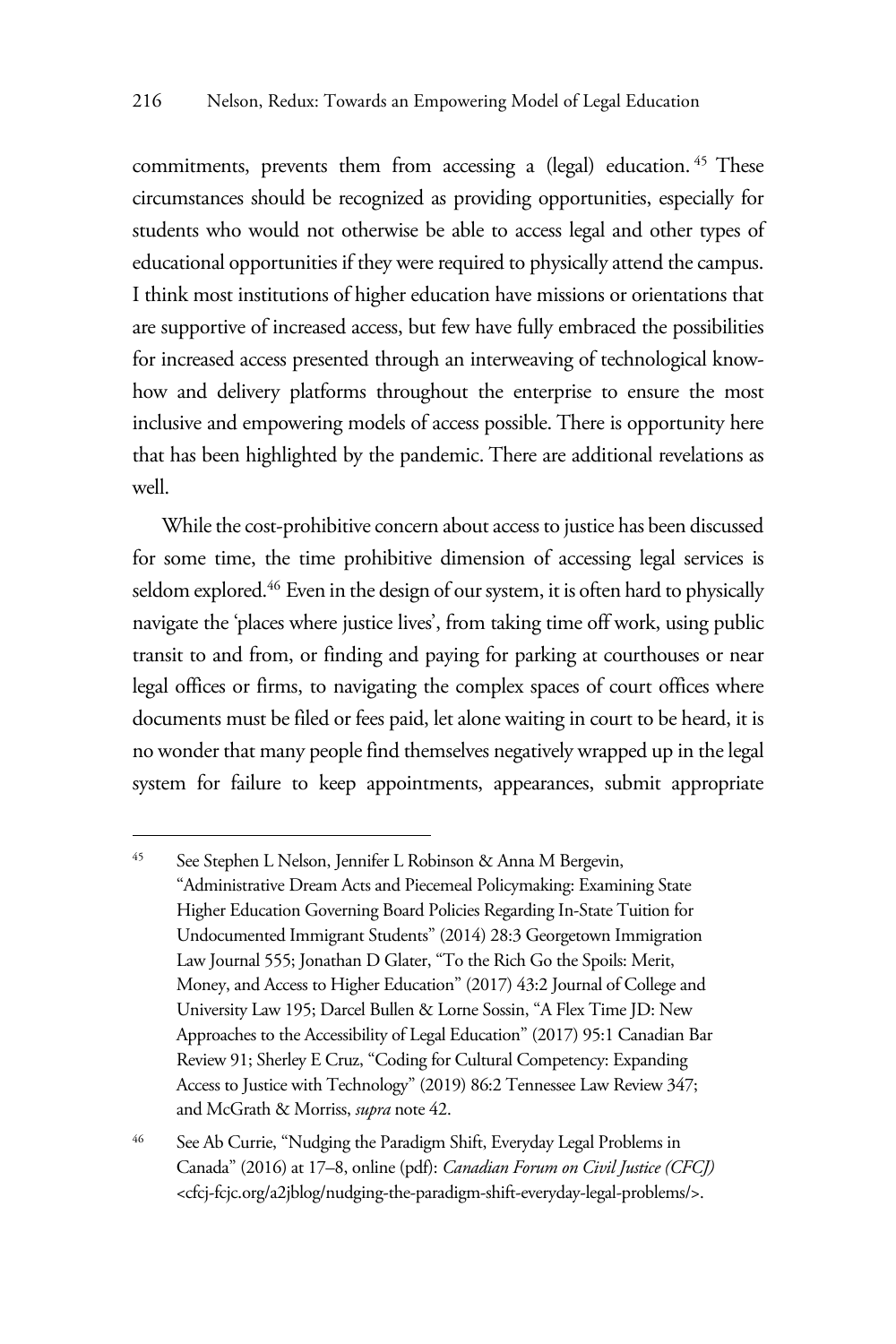documentation, or to pay fines and fees. These challenges, constraints, and impediments further undermine their ability to positively navigate the legal system and achieve fair outcomes.<sup>47</sup> Importantly, they also undermine trust and faith in the legal system, let alone its credibility.

I think that if judges, practitioners, and law school leaders embrace the best of the innovations achieved during these most challenging of times, we could reaffirm a more accessible and equitable future. Instead of hastily turning away from innovations scaled up due to COVID-19, and returning to the way things were, we should strive to build and expand upon the innovative possibilities born of necessity during the pandemic to envision an experience in the law for our clients, students, attorneys, employees, and judges, that is as empowering and accessible as it is effective and efficient. We should not deceive ourselves in thinking that a return to the status quo is a return to perfection. If truth be told, the pandemic has forced many enterprises to address matters that should have been addressed decades ago. I am sure that we have also learned, sometimes surprising, lessons from the pandemic and that there are now revealed greater alternative ways to navigate the structural impediments barring greater access to legal support and services, and that technology, while not a panacea, can be helpful.

<sup>&</sup>lt;sup>47</sup> See Trevor CW Farrow et al, Everyday Legal Problems and the Cost of Justice in Canada, Canadian Forum on Civil Justice, 2016 CanLIIDocs 350, <canlii.ca/t/2b02>; "State Bans on Debtors' Prisons and Criminal Justice Debt" (2016) 129:4 Harvard Law Review 1024; Tonya L Brito, "Producing Justice in Poor People's Courts: Four Models of State Legal Actors" (2020) 24:1 Lewis & Clark Law Review 145 ("[e]xamples that have come to light in recent years include … the pattern of municipalities imposing exorbitant and burdensome fees and fines on poor residents-including for parking" at 149); and Alicia L Bannon & Douglas Keith, "Remote Court: Principles for Virtual Proceedings during the COVID-19 Pandemic and Beyond" (2021) 115:6 Northwestern University Law Review 1875 ("[e]ven under normal circumstances, selfrepresented litigants face substantial obstacles in navigating the court system, from parsing 'legalese' on forms to following often-cumbersome procedural steps" at 1897).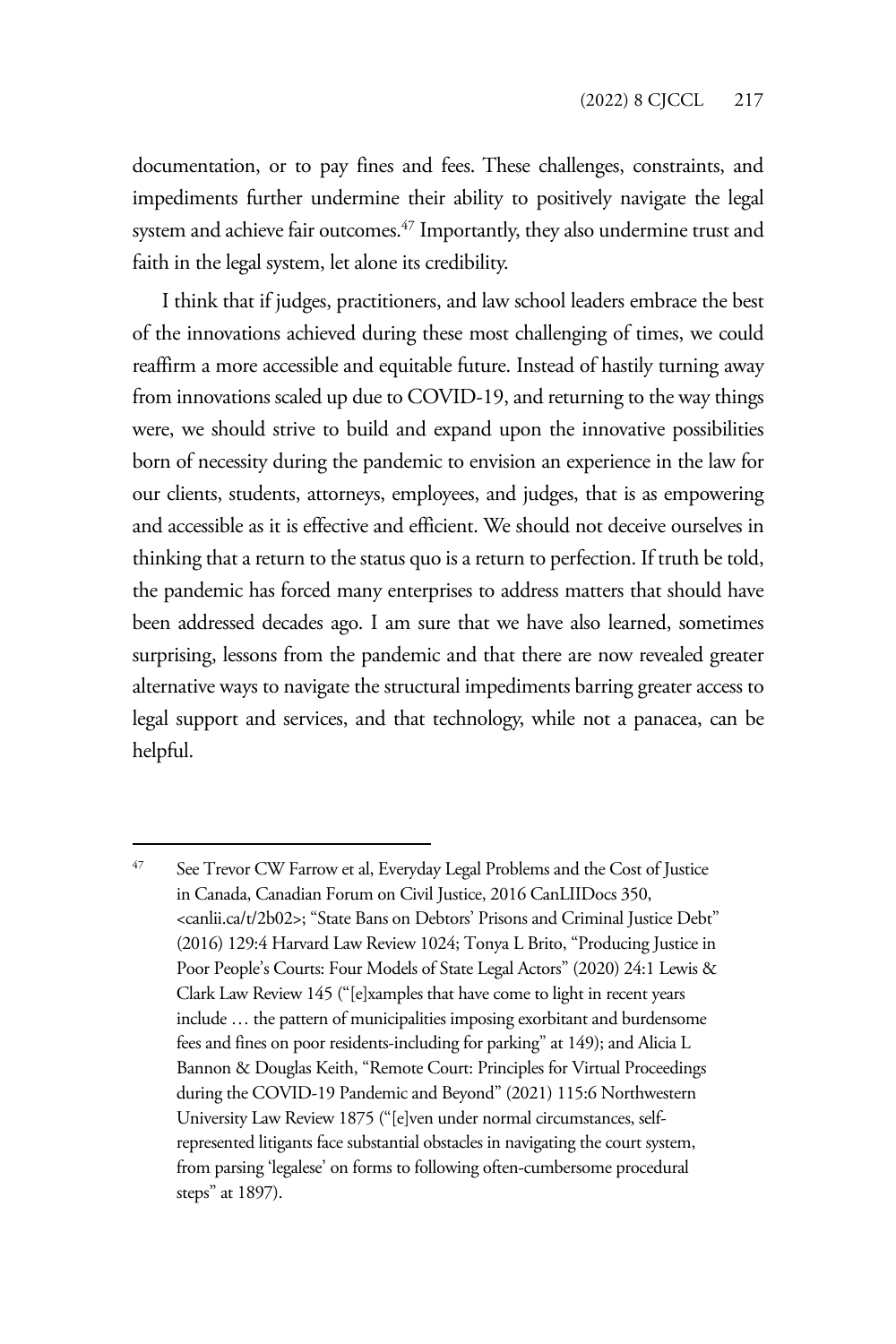These lessons should also recognize that for many people, being able to take the time to find and locate an appropriate attorney, or provider of legal support or services, presupposes knowledge that a legal question or problem is looming, and that the law, therefore, is an operative frame.<sup>48</sup> As challenging as navigating the existing legal system is, it is often also an impediment for many people to realize the role of the law, and thus that legal assistance might be helpful and may offer some remedy or recourse. In this way, if we ask a foundational question, which is to say, 'are legal problems always recognized as such', I think another opportunity for law school leaders and practitioners to further access to legal services is unearthed in ways that might combine transdisciplinary humility on the part of attorneys. Specifically, in many cases I think we would do well to have teams of leaders — lawyers, plus social workers, financial advisors, cultural practitioners, psychologists, and public health officials, for example — working together to deconstruct and diagnose the problems presented by those we seek to better serve. I am increasingly concerned that rigid disciplinary boundaries result in an insistence on self-contained approaches to the delivery of services when more expansive notions of who should be involved in a matter might best serve the ends of justice. The 'we don't know what we don't know' approach is not helpful if we truly strive to support and empower our students and clients.

So how might law school leaders harness technology, innovative transdisciplinary approaches to experiential learning, and the delivery of legal services to help in reconceptualizing spaces where people need help? Traditionally, the model is that people in need of legal services come to us; the lawyers stay put in their offices, while the clients come to them. But are there

<sup>48</sup> See Legal Services Corporation, *supra* note 30 at 33–34 (finding that about 20% of low-income Americans do not perceive their "civil legal problems to be legal" and do not seek legal help); and "Justice Needs and Satisfaction in the United States of America" (2021) at 175, online: *Institute for the Advancement of the American Legal System* <iaals.du.edu/sites/default/files/documents/publications/justice-needs-andsatisfaction-us.pdf> (not considering a lawyer necessary to solve their problem was the most common reason Americans did not seek the advice of a lawyer when faced with a legal problem).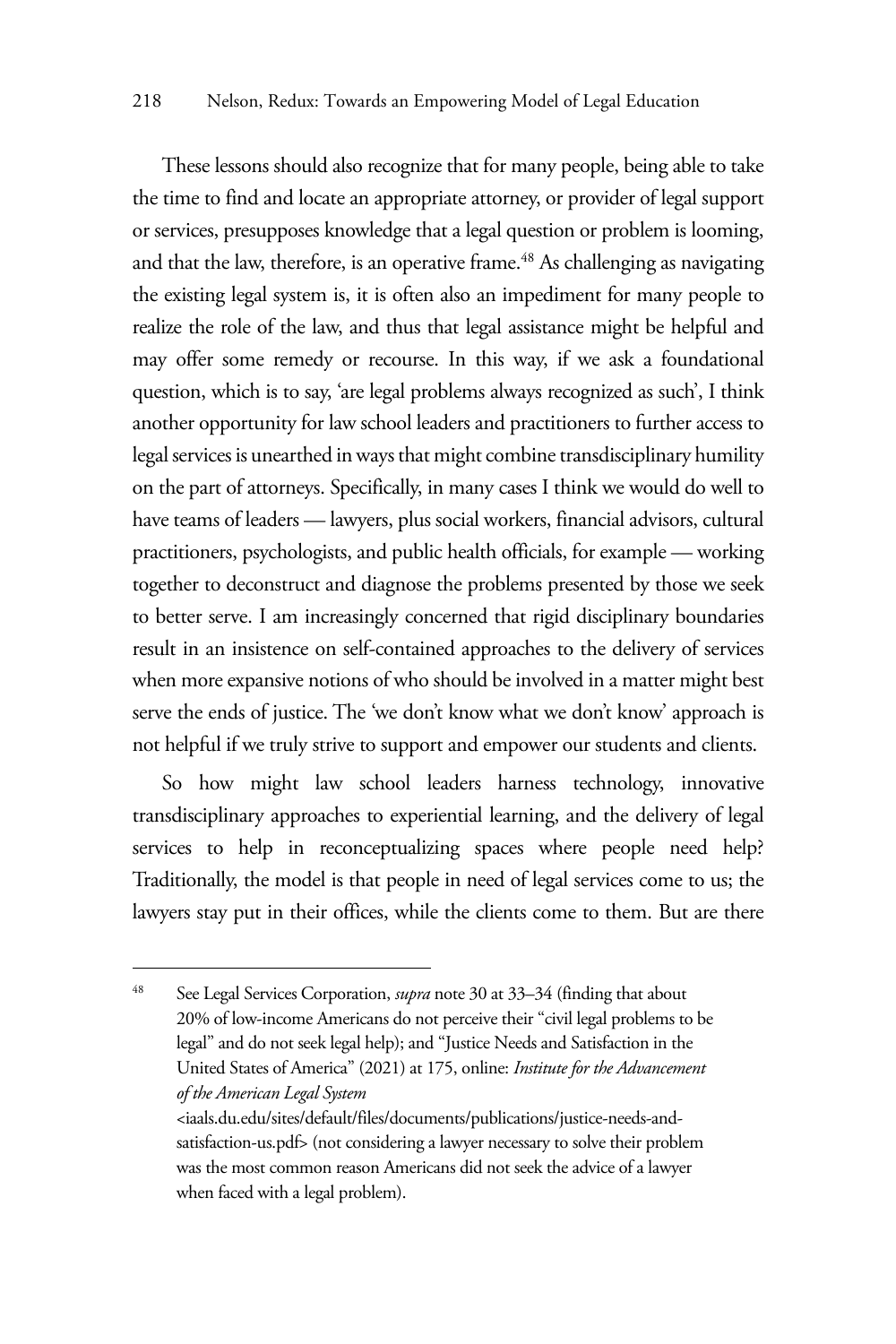opportunities for law schools to be a part of a more decentralized vision of how law is delivered to the masses?

When we consider the myriad ways in which healthcare is delivered, we should acknowledge the healthcare providers who make house-calls, the proliferation of urgent care and walk-in clinics, the delivery of healthcare services through medical pop-ups, let alone the proliferation of remote care during the pandemic, that supplemented hospital, hospice, and doctor's office visits.

Might we as lawyers similarly support people in need of legal care closer to where their legal needs originate? What can be extrapolated from the experiences of healthcare and medical providers in the delivery of their professional services? Again, I think that law schools, especially those that are a part of large research universities, are particularly well situated to consider and offer some insights and possibilities. For instance, through the provision of satellite and remote legal services, might teams of law students in transdisciplinary cohorts, under the supervision of faculty in experiential classes, gain valuable training at the same time that they support people in need when they or their loved one's health is jeopardized, where their housing is inadequate, or water contaminated, where goods are not delivered or defective, and where they or their items are held, seized, or destroyed?

This question of legal innovation and how law schools can help begs the question of whether legal support can also be provided in the spaces where these problems are often encountered — in hospitals and clinics, city halls, housing complexes, in stores, schools, and malls, and so too libraries, places of worship, and post offices, and not just during business hours. Such presence could be physical, but it could also be remote or virtual, and it need not be offered within the same time zone, thereby opening up further possibilities for working people to receive legal support without having to risk losing pay.<sup>49</sup> For instance, law schools, lawyers, and the bench might contemplate whether we could provide cross-jurisdiction support, whereby someone on the east coast, or in the

<sup>49</sup> See Sartha Rai, "Seven Reasons Why Bangalore Still Tops the Offshoring League" (5 July 2010) *TechRepublic*; and Diana Farrell, "Smarter Offshoring" (June 2006) *Harvard Business Review*.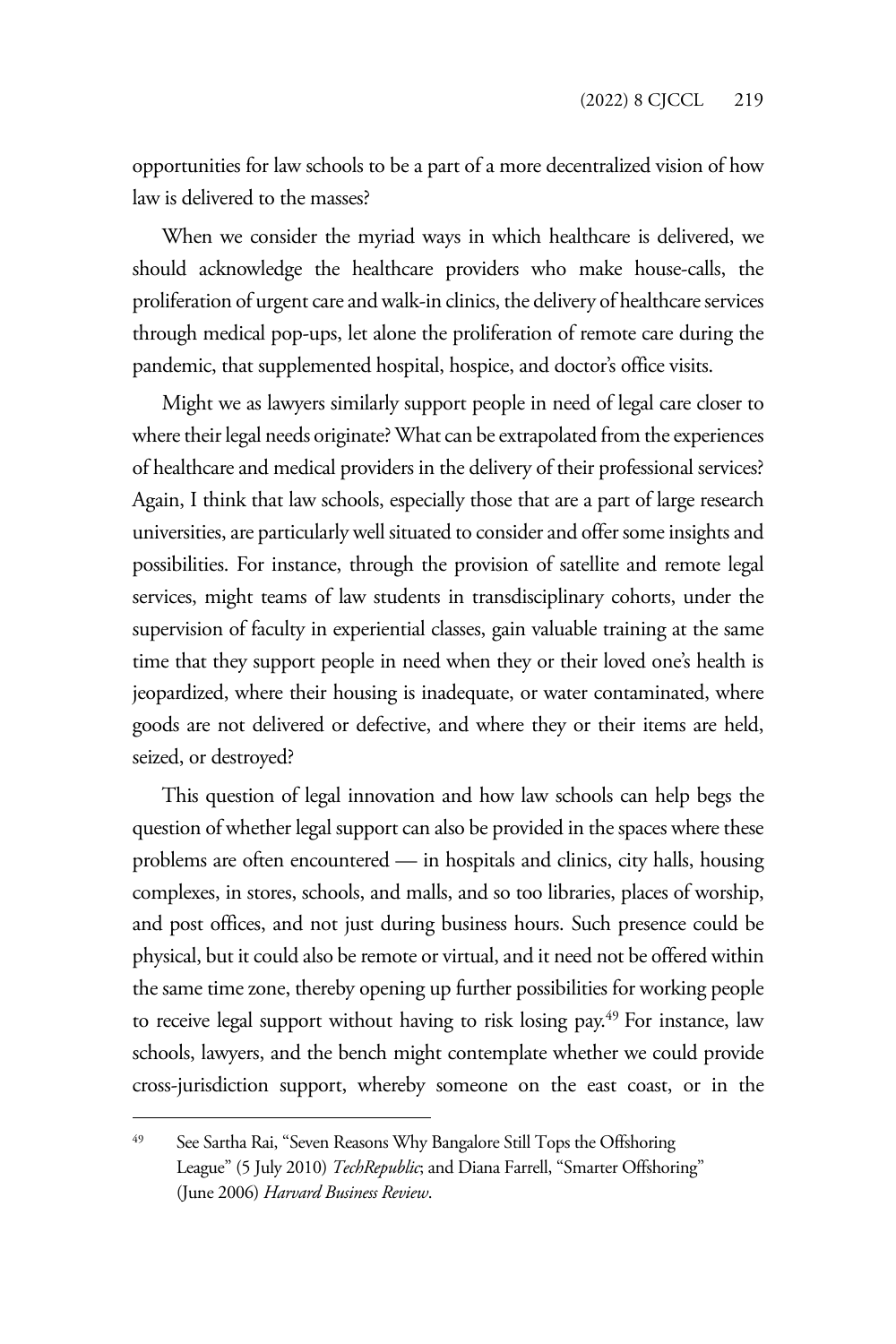Midwest, for example, could just as easily call or zoom with a lawyer in their jurisdiction, or receive help from a lawyer or law student in a jurisdiction further west, where it was still 'business hours'. At this junction, as we contemplate the role of law schools and law students, it is again important to emphasize the interdisciplinarity of the law.50 Not only are those providing legal services and support issues spotting and problem-solving, but it is important to recall that lawyers are called to be representatives, advocates, counselors, negotiators, and evaluators. And as I mentioned above, we should also contemplate how the provision of more wholistic support and services to our clients and those in need may call for a more transdisciplinary cohort model of service provision.

This possibility recognizes both the legal issue spotting, at which law students and lawyers become proficient, even when the potential client does not see the problem as a legal one. But it also furthers the possibility of access to timely legal services and support in a place, space, and time more convenient to the client, whether that is telephonic, app-based, or in-person legal assistance, as need be. The goals are to further access the delivery of legal services and support, at the same time that our students' legal training is enhanced by real-world experiential services. In this way, the demand and supply lines might move that much closer together through innovations such as these.

## **VI. Conclusion**

If this is easy, why has it not been done in a sweeping way? I must acknowledge some challenges that are baked into many of our law schools. The structure of many law schools means that to be able to lift such initiatives requires that resources must either be recalibrated, and/or new resources found. 51 This

<sup>50</sup> See Susan Dianne Brophy & JC Blokhuis, "Defining Legal Studies in Canada" (2017) 12:1 Journal of Commonwealth Law and Legal Education 1 at 12.

<sup>51</sup> See Kiser, *supra* note 7 (stating that the legal profession lacks innovation because of a tendency to "package minor changes as major innovations", a misunderstanding of the "elements and origins" of innovation, and a propensity to encourage behavior that quashes innovation); Mark A Cohen, "Innovation Is Law's New Game, But Wicked Problems Remain" (21 May 2018) *Forbes* (arguing that for all the changes made in the legal profession, access to justice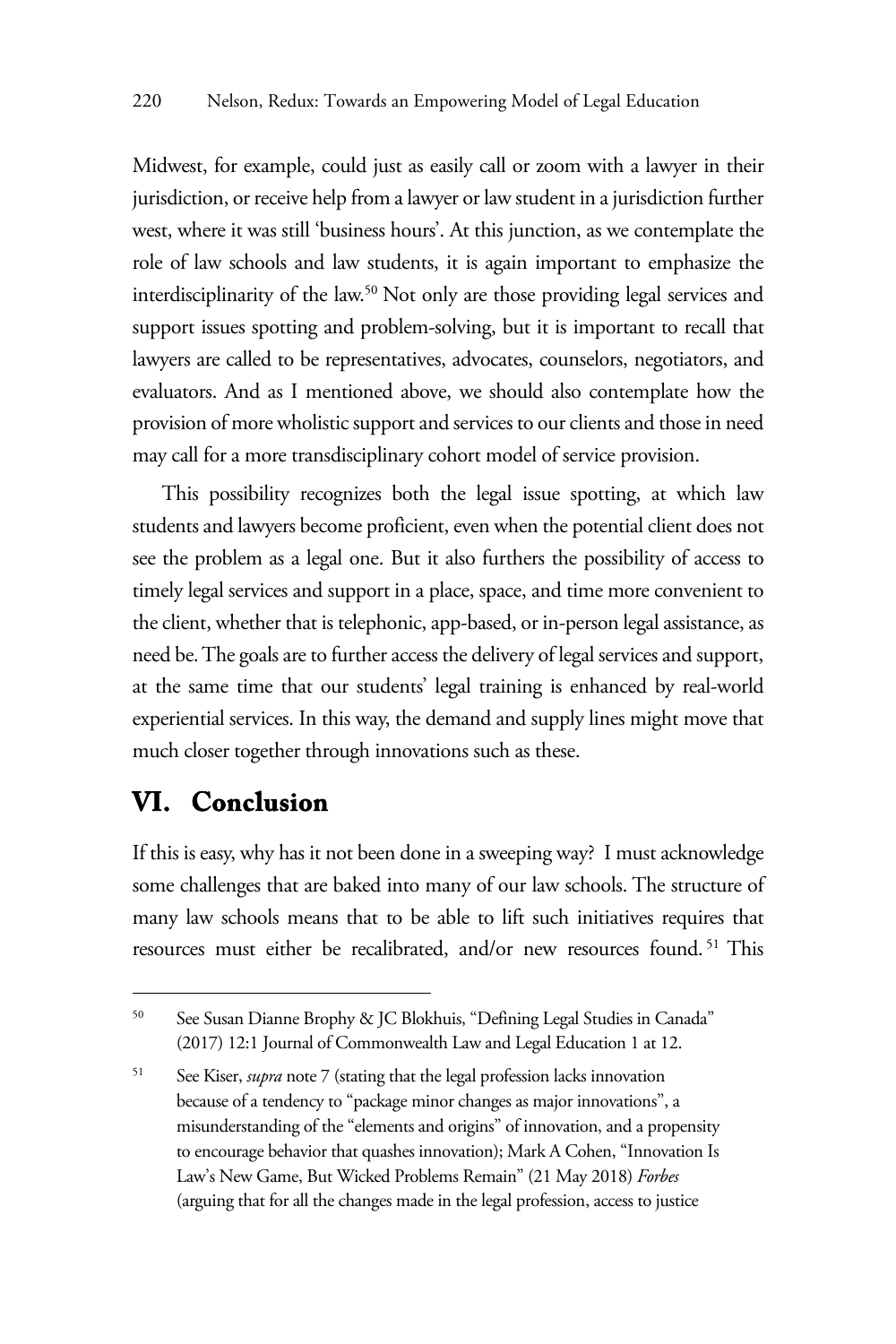reprioritization and budgetary realignment takes time to work through in the academic calendar, through committees, and often through faculty governance, and sometimes through the larger university as well.

Unlike other enterprises, much of the talent pool at universities and colleges is fixed, through tenure, with faculty having a fair bit of autonomy in the performance of their duties toward fulfilling teaching, scholarly, and service requirements, or otherwise where people were often hired to perform different tasks and responsibilities more aligned with past priorities.<sup>52</sup> Meaning, either one has to hope that one has a group of energized entrepreneurially minded faculty and administrators willing to take on more work for no more compensation (or a modest stipend if the dean can muster the finances), which is sometimes the case and sometimes not, or plans and strategies need to be made and approved to hire new talent to lift, staff, and scale the project, program, or innovation. That is frankly why we tend to see more innovation at schools that are wealthy and well-endowed. They have the money to do so and can therefore be more nimble.

For the rest of us leading at schools that are more resource-constrained, we need to seek external funding support (through fundraising and grant writing for example), diversify our revenue-generating opportunities, and strategically reprioritize our budgetary and financial systems to better map to future-facing initiatives, innovations, and opportunities. Importantly, our mindset as academics and those who work at academic institutions can also be more

and general dissatisfaction of clients with their attorneys remain two troubling issues yet to be resolved); and Scott Jaschik, "New Push for a Shift in Promotion and Tenure" (30 September 2020) *Inside Higher Ed* ("recognizing innovation and entrepreneurial achievements among the criteria for higher education faculty promotion and tenure").

<sup>&</sup>lt;sup>52</sup> See Theresa Shanahan, "A Discussion of Autonomy in the Relationship Between the Law Society of Upper Canada and the University-Based Law Schools" (2000) 30:1 Canadian Journal of Higher Education 27 at 43; and Sara Dillon, "On Academic Tenure and Democracy: the Politics of Knowledge" (2019) 52:4 UIC John Marshall Law Review 937.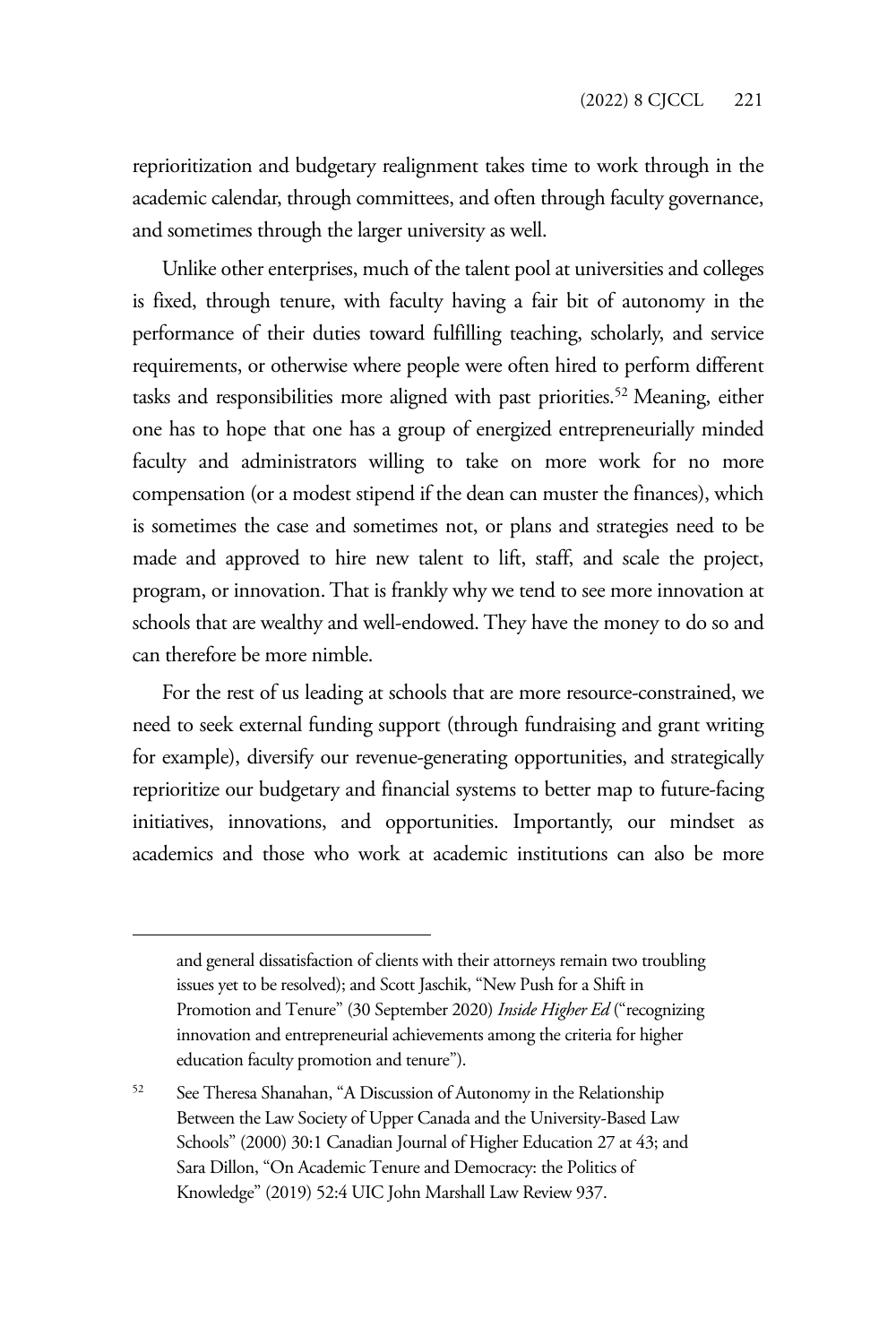inclined to entrepreneurial thinking.<sup>53</sup> Again, this is a big ask when faculty, staff, and administrators are under-resourced, and already have a great deal on their plates. Ultimately though, such a mindset shift will not only better prepare our students, and situate them more competitively for future-facing opportunities, but it will also ensure that law schools, and the universities of which many are a part, remain relevant, stay true to their missions, and contribute in more meaningful ways to support the communities of which they are a part.

In sum, part of what law schools must come to terms with is their societal positioning. While this may sound grandiose and unnecessarily lofty, it is at bottom a simple question of contribution. Certainly, the work of legal academics as public intellectuals is not to be taken lightly, especially in an increasingly complex and polarized world.<sup>54</sup> Having legal academics who research, write, dialogue and lecture about the pressing issues of the day is very important to the ongoing work of a civil society, and is important to a thriving constitutional democracy. So too is the work of legal academics as professors who teach in the classroom, and courtroom. Those professors who are truly excellent teachers are to be celebrated, just as all teachers should be.

I mean to emphasize here the institutional mission-driven work of law schools in removing roadblocks to justice. Ideally, our work is much larger than ourselves. In empowering the next generation of legal leaders and entrepreneurs, law schools should also ensure that a part of such innovative thinking includes encouraging problem-solving around the structure of the law, the delivery of justice, including its interdisciplinary dimensions, and the ways in which

<sup>53</sup> See Todd Davey & Victoria Galan-Muros, "Understanding Entrepreneurial Academics – How They Perceive Their Environment Differently" (2020) 39:5 Journal of Management Development 599; and Megan Bess, "Grit, Growth Mindset, and the Path to Successful Lawyering" (2021) 89:3 UMKC Law Review 493.

<sup>&</sup>lt;sup>54</sup> See Eric Merkley, "Anti-Intellectualism, Populism, and Motivated Resistance to Expert Consensus" (2020) 84:1 Public Opinion Quarterly 24; and Eric Merkley & Peter John Loewen, "Anti-Intellectualism and the Mass Public's Response to the COVID-19 Pandemic" (2021) 5:6 Nature Human Behavior 706.